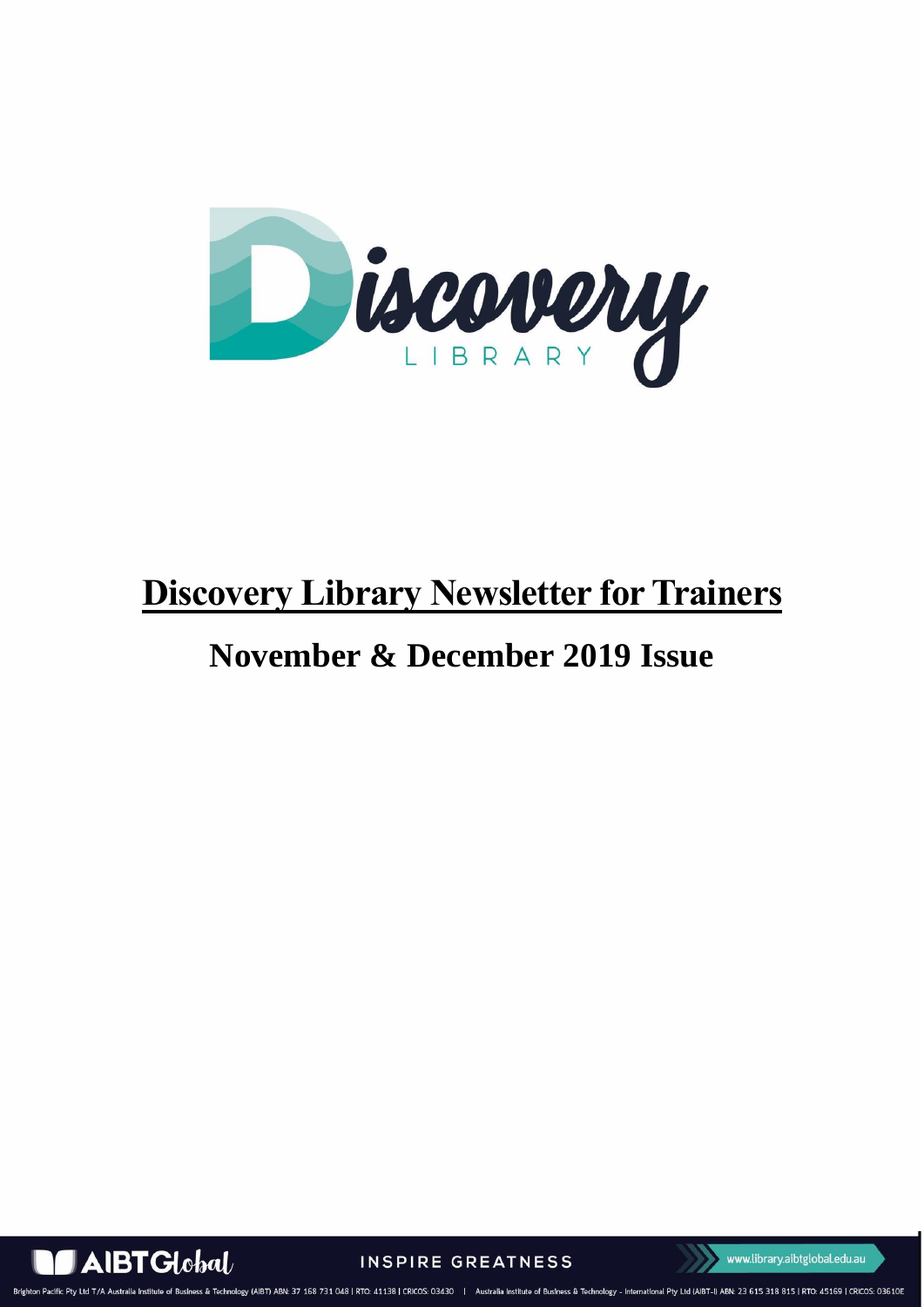

# **Discovery Library Newsletter for Trainers**

**November & December 2019 Issue**

[Discovery Library](https://library.aibtglobal.edu.au/?utm_source=greenbar&utm_medium=url) newsletter is created to assist trainers with the information listed below.

- Updates on the library
- News updates on the Vocational Education and Training Sector
- Additional learning resources useful for the units of competency
- Upcoming events on Vocation Education and Training

As part of the growth and improvement of the Discovery Library, we have launched our newsletter for November & December issue. Our newsletter is designed to help trainers update their knowledge and skills. Further, reading academic journals articles or trade press, and attending physical or online workshops introduced in the newsletter can help to update the industry knowledge in the fields. Lastly, we hope the newsletter can help trainers find additional learning materials related to units of competency (UoCs).

If you require any assistance, please contact [library@aibtglobal.edu.au.](mailto:library@aibtglobal.edu.au)



INSPIRE GREATNESS

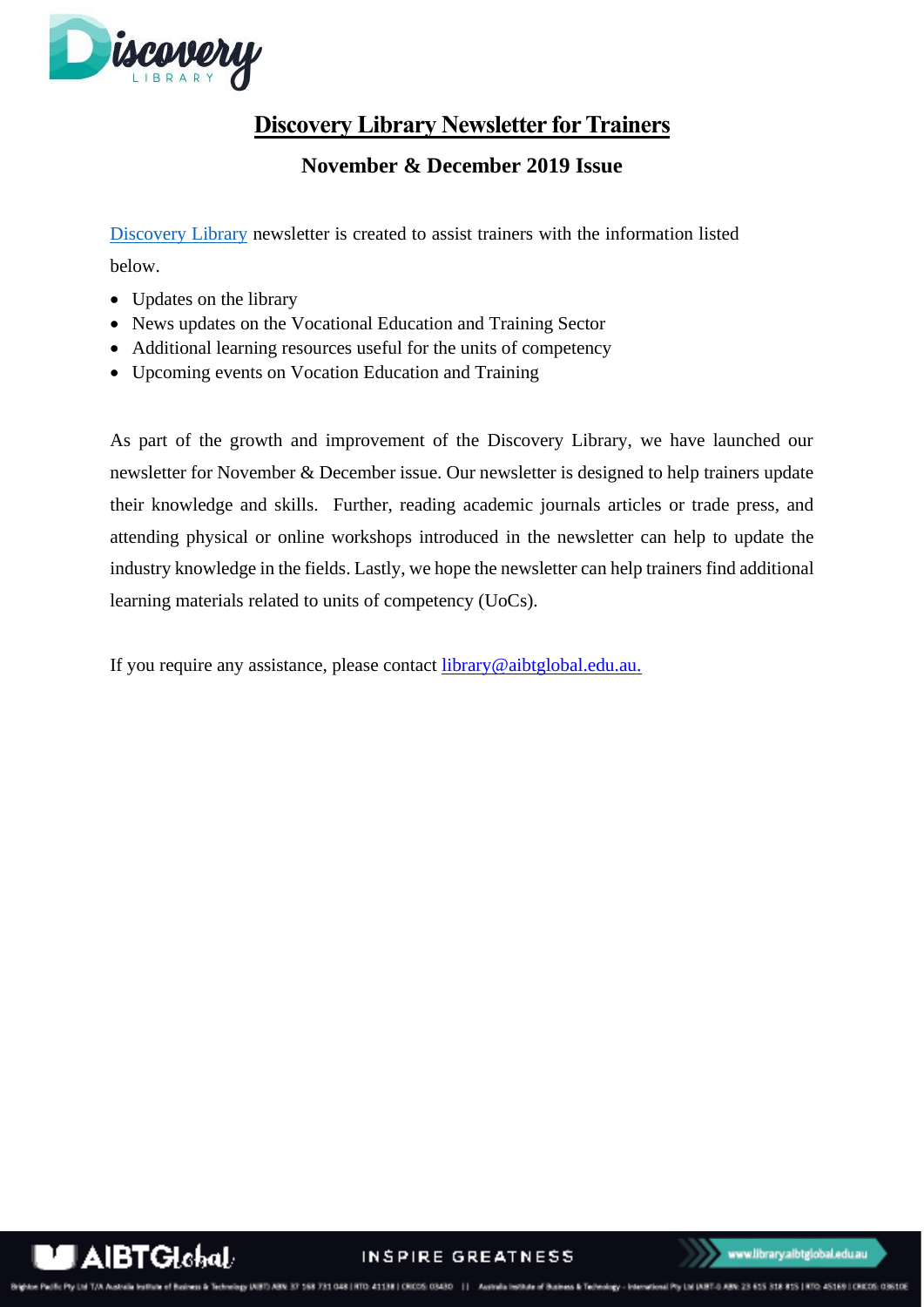

## **Table of Content**

| Live Stream Training has commenced  5                                                             |  |  |
|---------------------------------------------------------------------------------------------------|--|--|
| <b>Vocational Education and Training News5</b><br><b>Upcoming Vocational Education Events and</b> |  |  |
| Title: Leveraging cognitive biases to enhance                                                     |  |  |
| Title: Enhancing academic outcomes for all                                                        |  |  |
| Learning Materials Related to Units of                                                            |  |  |
| UOC Code: BSBLDR801 Lead personal and                                                             |  |  |
|                                                                                                   |  |  |
| UOC Code: BSBFIM801 Manage final                                                                  |  |  |
| UOC Code: FNSACC624 Monitor corporate                                                             |  |  |
| UOC Code: BSBITU402 Develop and use                                                               |  |  |
| UOC Code: BSBPMG514 Manage project cost                                                           |  |  |
| UOC Code: BSBMKG609 Develop a                                                                     |  |  |
| UOC Code: BSBPMG515 Manage project                                                                |  |  |
| UOC Code: BSBLDR804 Influence and shape                                                           |  |  |
| UOC Code: FNSINC602 Interpret and use<br>financial statistics and tools 14                        |  |  |
| UOC Code: BSBSUS501 Develop workplace<br>policy and procedures for sustainability  15             |  |  |
| UOC Code: BSBADV507 Develop a media                                                               |  |  |
| UOC Code: BSBMGT616 Develop and<br>implement strategic plans  15                                  |  |  |
| UOC Code: BSBLED802 Lead learning                                                                 |  |  |
| UOC Code: BSBPMG804 Govern the portfolio                                                          |  |  |
| UOC Code: BSBMGT617 Develop and<br>implement a business plan  16                                  |  |  |
| UOC Code: TLIL5055 Manage a supply chain                                                          |  |  |
| UOC Code: BSBINN601 Lead and manage                                                               |  |  |

| UOC Code: CHCCCS015 Provide                                                                                                                                                                                                                                                                                                                                                                                                      |
|----------------------------------------------------------------------------------------------------------------------------------------------------------------------------------------------------------------------------------------------------------------------------------------------------------------------------------------------------------------------------------------------------------------------------------|
| UOC Code: HLTWHS003 Maintain work                                                                                                                                                                                                                                                                                                                                                                                                |
| UOC Code: CHCCCS023 Support<br>independence and wellbeing  18                                                                                                                                                                                                                                                                                                                                                                    |
| UOC Code: CHCECE007 Develop positive<br>and respectful relationships with children 18                                                                                                                                                                                                                                                                                                                                            |
| Learning materials: Responding to children's                                                                                                                                                                                                                                                                                                                                                                                     |
| UOC Code: BSBMGT605 Provide leadership                                                                                                                                                                                                                                                                                                                                                                                           |
| UOC Code: BSBWOR502 Lead and manage                                                                                                                                                                                                                                                                                                                                                                                              |
| UOC Code: CHCAGE003 Coordinate services                                                                                                                                                                                                                                                                                                                                                                                          |
| UOC Code: CHCPRP001 Develop and<br>maintain networks and collaborative                                                                                                                                                                                                                                                                                                                                                           |
| UOC Code: BSBSUS501 Develop workplace<br>policy and procedures for sustainability20                                                                                                                                                                                                                                                                                                                                              |
| UOC Code: CHCECE002 Ensure the health                                                                                                                                                                                                                                                                                                                                                                                            |
| UOC Code: CHCDIV001 Work with diverse                                                                                                                                                                                                                                                                                                                                                                                            |
| UOC Code: CHCADV001 Facilitate the                                                                                                                                                                                                                                                                                                                                                                                               |
| UOC Code: UEE32211 OHS procedure and                                                                                                                                                                                                                                                                                                                                                                                             |
| UOC Code: UEE32211, UEENEEJ109A,<br>UEENEEP024A,<br>UEENEEJ103A,<br>UEENEEJ194A,<br>UEENEEJ123A.<br>UEENEEG109A,<br>UEENEEG111A,<br>UEENEEG107A,<br>UEENEEH141A,<br>AURTTA018, AURTTF001, AURLTB004,<br>AURMTE001,<br>AURMTF002,<br>UEENEEJ115A,<br>UEENEEJ104A,<br>UEENEEJ106A,<br>UEENEEH150A,<br>UEENEEG102A,<br>UEENEEG033A,<br>UEENEEJ125A,<br>UEENEEJ107A,<br>UEENEEG108A,<br>UEENEEH188A,<br>AURTTR001, and UEENEEJ113A22 |
| UOC Code: AURMTF001 Analyse and repair<br>nerformance carburetted fuel systems                                                                                                                                                                                                                                                                                                                                                   |

[performance carburetted fuel systems;](#page-22-0)  [AURTTC003 Diagnose and repair cooling](#page-22-0)  [systems; AURETU004 Diagnose and repair air](#page-22-0)  [conditioning and HVAC systems.................](#page-22-0) 23

ne of Basi

Brighton Pacific Pty Ltd T/A Australia Ins

#### INSPIRE GREATNESS

ees & Technology (ABT) ABN: 37 168 731 048 | RTO: 41138 | CRCOS: 03430 | | | | Australia Institute of Business & Technology - International Pty Ltd (ABT-0 ABN: 25 615 318 815 | RTO: 45169 | CRCOS: 03610E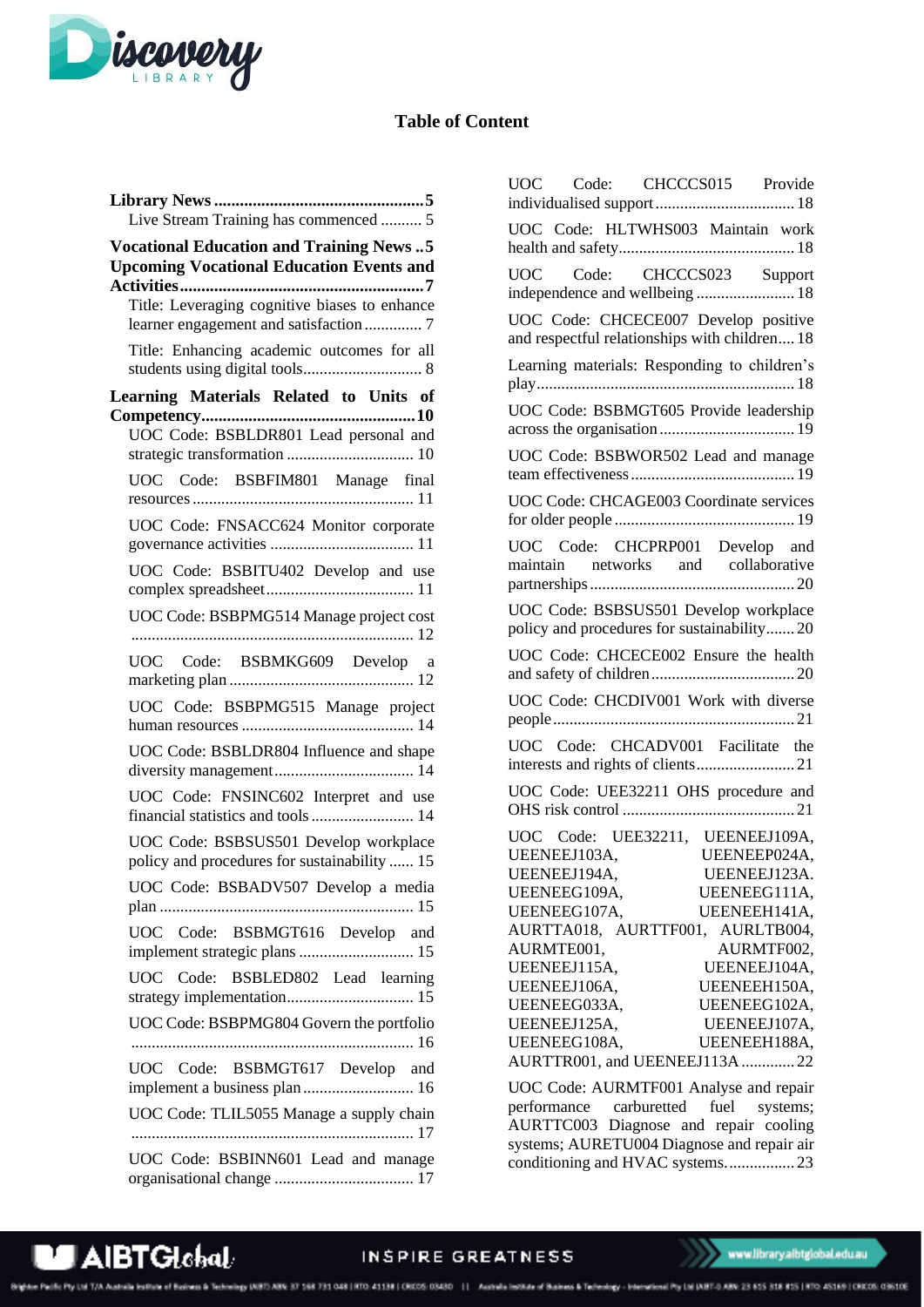

| UOC Code: UEENEEG063A Arrange circuits,<br>control and protection for general electrical                                           |
|------------------------------------------------------------------------------------------------------------------------------------|
| UOC Code: HLTAID 001 Cardiopulmonary<br>Resuscitation (CPR); HLTAID 002 Provide                                                    |
| UOC Code: HLTAID 002 Provide basic                                                                                                 |
| UOC Code: HLTAID 003 Provide First Aid &<br>HLTAID 004 Provide Emergency First Aid<br>Response in an Education and Care Setting 24 |

| UOC Code: HLTAID 004 Provide Emergency<br>First Aid Response in an Education and Care                                            |
|----------------------------------------------------------------------------------------------------------------------------------|
|                                                                                                                                  |
| <b>Industry Professional body and Upcoming</b><br><b>Industry Events and Activities  25</b><br>Ace Aviation Aerospace Academy 25 |
| Ada School of Information Technology25                                                                                           |
|                                                                                                                                  |
| Diana School of Community Services27                                                                                             |
| Fleming School of Health Sciences 27                                                                                             |
| Fauchard School of Dental Sciences28                                                                                             |
| Bespoke Grammar School of English28                                                                                              |



INSPIRE GREATNESS

www.library.aibtglobal.edu.au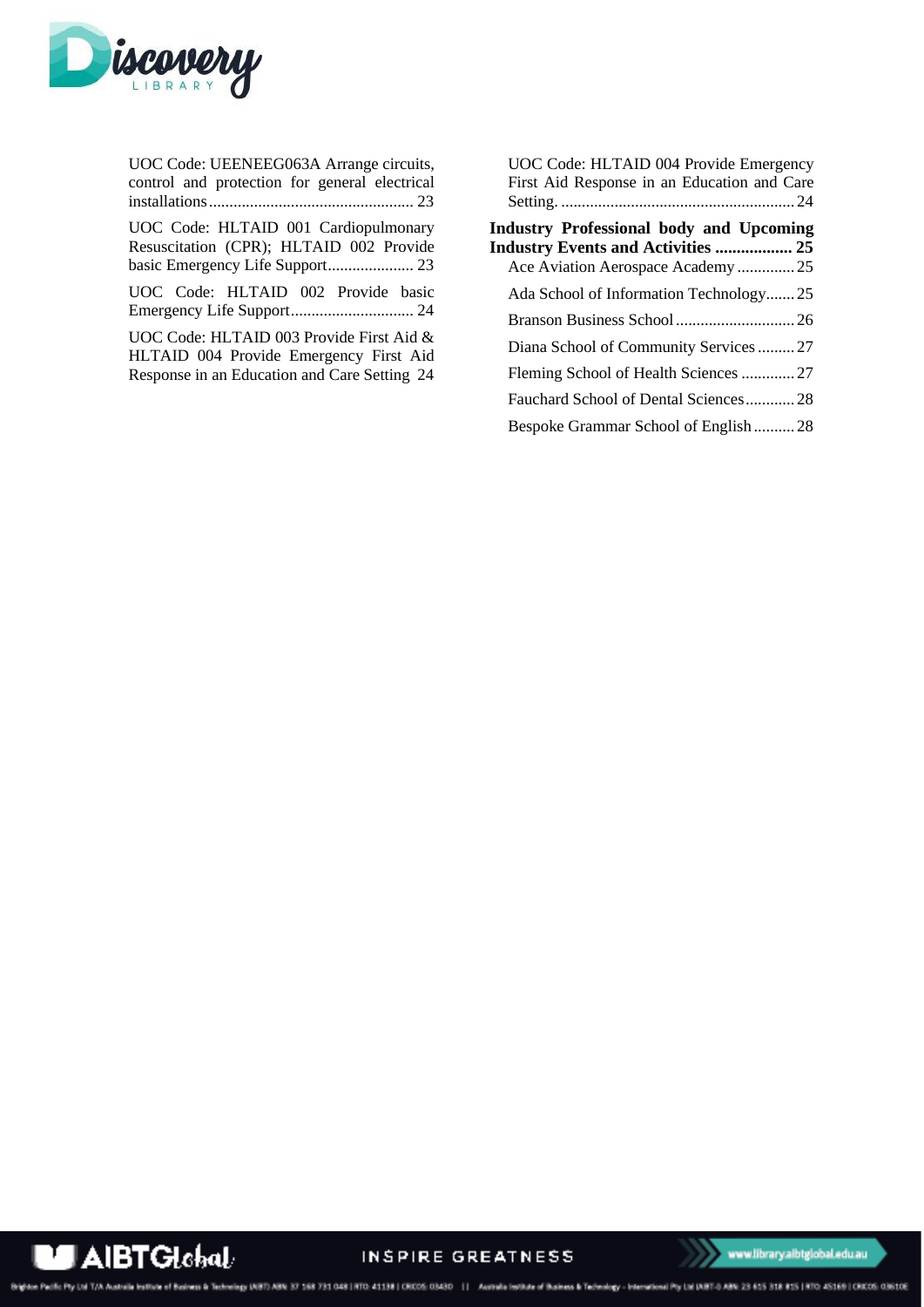

# <span id="page-4-0"></span>**Library News**

### <span id="page-4-1"></span>**Live Stream Training has commenced**

Our two-weeks library training programs have commenced from November 2019. The first training program focused on online library search for books and ebooks. The second library training program was "Academic misconduct". Trainers can find the recorded videos of the past training programs at [https://library.aibtglobal.edu.au/library-services/library-training](https://library.aibtglobal.edu.au/library-services/library-training-announcement/past-training/)[announcement/past-training/.](https://library.aibtglobal.edu.au/library-services/library-training-announcement/past-training/) The library will regularly send the email notifications for the upcoming training programs to all staff at AIBTGlobal. In addition, we greatly appreciate if you could let your students know about our library training, as we believe some training programs can be beneficial to all staff and students.

If you would like to provide us with your feedback about the training sessions or wish to suggest a topic for future training programs, please feel free to contact us at [library@aibtglobal.edu.au.](mailto:library@aibtglobal.edu.au)

# <span id="page-4-2"></span>**Vocational Education and Training News**

This section provides news and articles relating to the Vocational Education and Training (VET) sector. It focuses on recent information that trainers and assessors at AIBTGlobal should be aware of. We provide the links to the varieties of the news and articles, so please read the articles to update your knowledge in VET sector. We hope you will find the news and articles informative and beneficial.

**Review of the Australian Qualifications Framework: Final report 2019 Author:** Department of Education **Date:** October 24, 2019 Department of Education released the 2019 final report of the Australian Qualifications Framework. **Reference:** Department of Education, Australian Government. *Review of the Australian Qualifications Framework: Final report 2019* (D19/1862998)*.* Retrieved from [https://docs-](https://docs-edu.govcms.gov.au/system/files/doc/other/aqf_review_2019_0.pdf)

[edu.govcms.gov.au/system/files/doc/other/aqf\\_review\\_2019\\_0.pdf](https://docs-edu.govcms.gov.au/system/files/doc/other/aqf_review_2019_0.pdf)

5

 $\triangle$ IBT $G$ Iobal

**INSPIRE GREATNESS** 

chnology (AIBT) ABN: 37 168 731 048 | RTO: 41138 | CRICOS: 03430 | Australia Institute of Business & Technology - International Pty Ltd (AIBT-I) ABN: 23 615 318 815 | RTO: 45169 | CRICOS: 03610E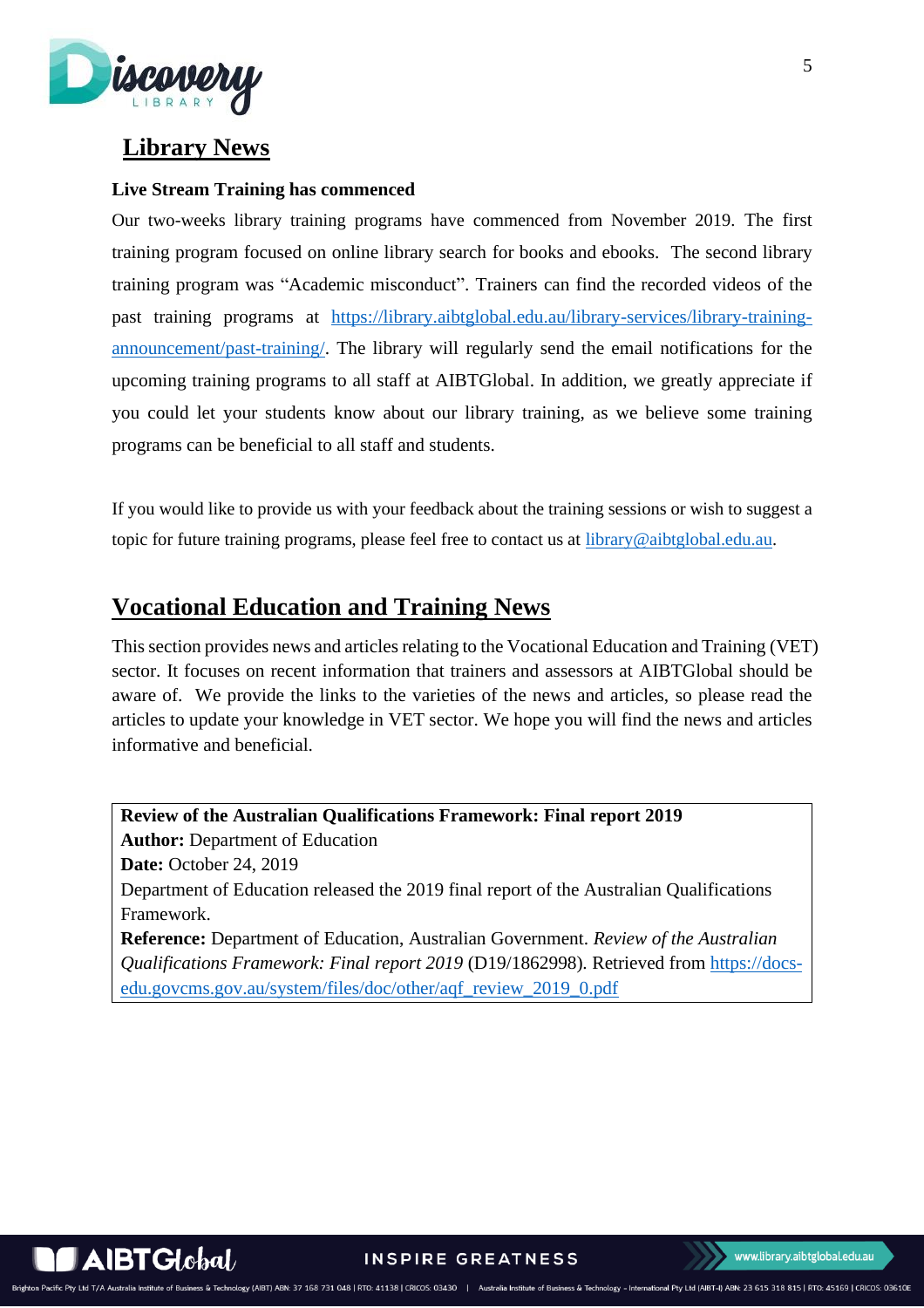

# **asquanet release – what you need to know? Author: ASQA**

asqanet is the Australian Skills Quality Authority's (ASQA's) online web portal for managing registration,

applications and fee payment for RTOs and Commonwealth CRICOS providers. In December 2, 2019, ASQA launched the latest version of asquanet and provides the following services:

- third party arrangements—providers are now able to create and cease third party arrangements via asqanet
- delivery locations—asqanet is now better able to differentiate between VET  $\&$ CRICOS locations
- business names—will be sourced directly from the Australian Business Register (ABR)
- asqaconnect—ASQA's new online portal for complainants
- portal user verification—asqanet users will no longer need to respond to secret questions and answers. A verification code will be sent to their registered email.

# **Guide to change of ownership obligations**

**Author:** ASQA

**Date:** October 4, 2019



**Reference:** Australian Skills Quality Authority. (2019). Guide to change of ownership obligations (October 31), Retrieved from [https://www.asqa.gov.au/news](https://www.asqa.gov.au/news-publications/news/new-guidance-change-ownership-obligations)[publications/news/new-guidance-change-ownership-obligations](https://www.asqa.gov.au/news-publications/news/new-guidance-change-ownership-obligations)

# **ASQA annual report 2018-19 is now available**

## **Author:** ASQA

**Date:** October 15, 2019

ASQA released annual report 2018-19 and it provides an overview of regulatory work and performance against key indicators and metrics over the last year.



**Australian Government** 

**Australian Skills Quality Authority** 

**Reference:** Australian Skills Quality Authority. (2019). ASQA annual report. 2018-19. Retrieved November 7, 2019 from [https://www.asqa.gov.au/news-publications/news/asqa](https://www.asqa.gov.au/news-publications/news/asqa-annual-report-2018-19-now-available)[annual-report-2018-19-now-available](https://www.asqa.gov.au/news-publications/news/asqa-annual-report-2018-19-now-available)





### **INSPIRE GREATNESS**

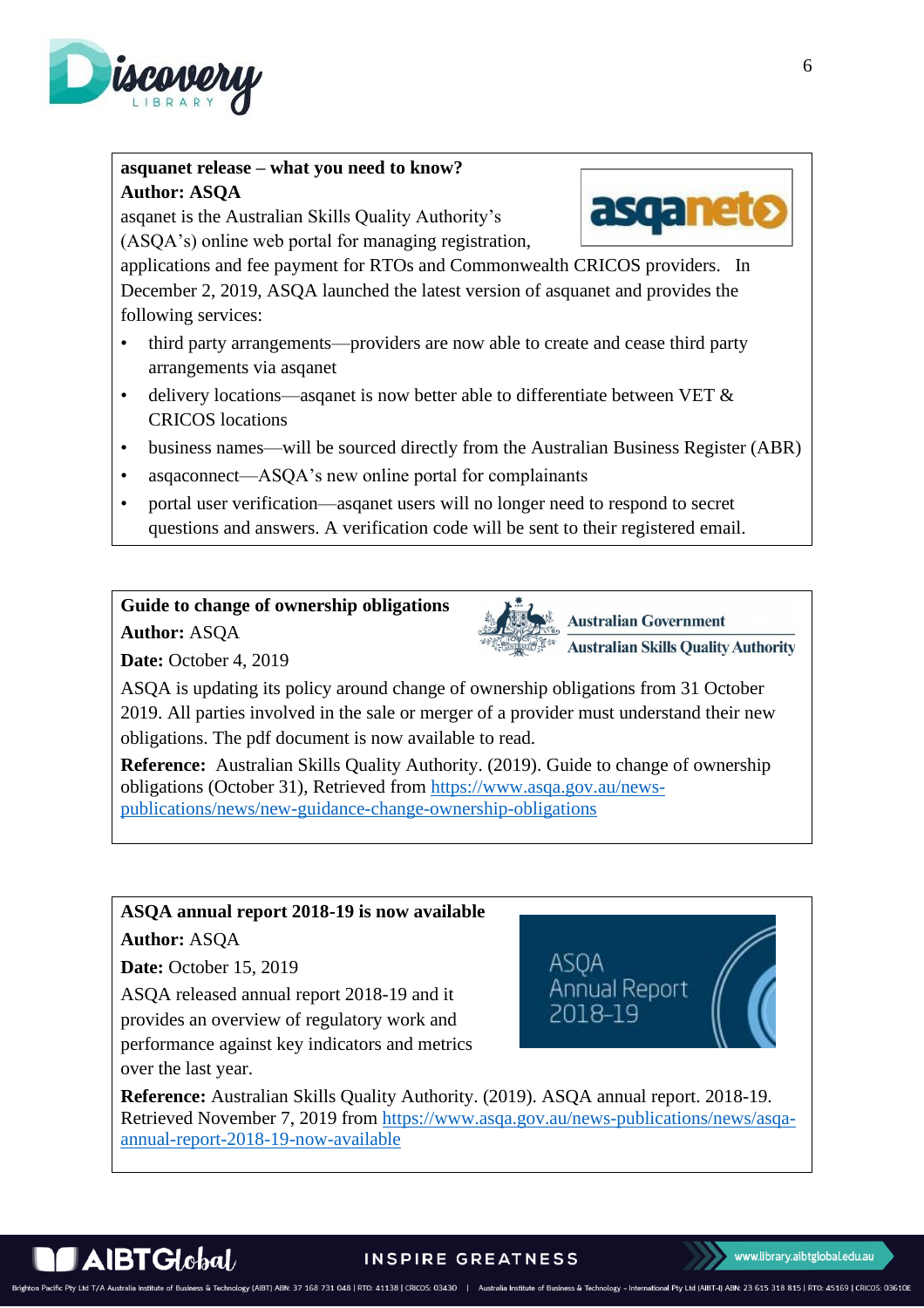

# **Ensuring a strong and productive relationship with the Australian VET sector Author:** ASQA

**Date:** October 14, 2019

This media release informs that Ms Saxon Rice, ASQA Acting Chief Commissioner and Chief Executive Officer, wishes to maintain a strong and productive relationship between ASQA and Australian VET sector and seeks to ensure ASQA's activities are reasonable, transparent and effective.

**Reference:** Australian Skills Quality Authority. (2019). *Ensuring a strong and productive relationship with the Australian VET sector.* Retrieved from [https://www.asqa.gov.au/sites/default/files/mr\\_ensuring\\_a\\_strong\\_and\\_productive\\_relation](https://www.asqa.gov.au/sites/default/files/mr_ensuring_a_strong_and_productive_relationship_with_the_australian_vet_sector.pdf?v=1571002062) [ship\\_with\\_the\\_australian\\_vet\\_sector.pdf?v=1571002062](https://www.asqa.gov.au/sites/default/files/mr_ensuring_a_strong_and_productive_relationship_with_the_australian_vet_sector.pdf?v=1571002062)

# <span id="page-6-0"></span>**Upcoming Vocational Education Events and Activities**

This section provides events and activities within the Vocational Education industry. We hope our selections of events and activities are informative, interesting and beneficial for you.

<span id="page-6-1"></span>**Title:** Leveraging cognitive biases to enhance learner engagement and satisfaction

**Host**: Tony Kirton **Location:** Wibinar **Date**: January 29, 2020 **Time:** 11:00am - 12:00pm (AEST: QLD) **Cost**: \$85 for non-member **Key topics:** 

- Frame learning objectives in a way that increases a person's motivation to act and take risks with new content and ideas
- Use framing techniques to influence a person's perception of value
- Influence a person's satisfaction ratings of the instructional event by strategically selecting when to deliver certain content

Who should attend:

- 
- Trainer/Assessors Curriculum Developers
- L & D managers

**Link:** <https://www.velgtraining.com/events/1075>

echnology (AIBT) ABN: 37 168 731 048 | RTO: 41138 | CRICOS: 03430 | Australia Institute of Business & Technology - International Pty Ltd (AIBT-I) ABN: 23 615 318 815 | RTO: 45169 | CRICOS: 03610E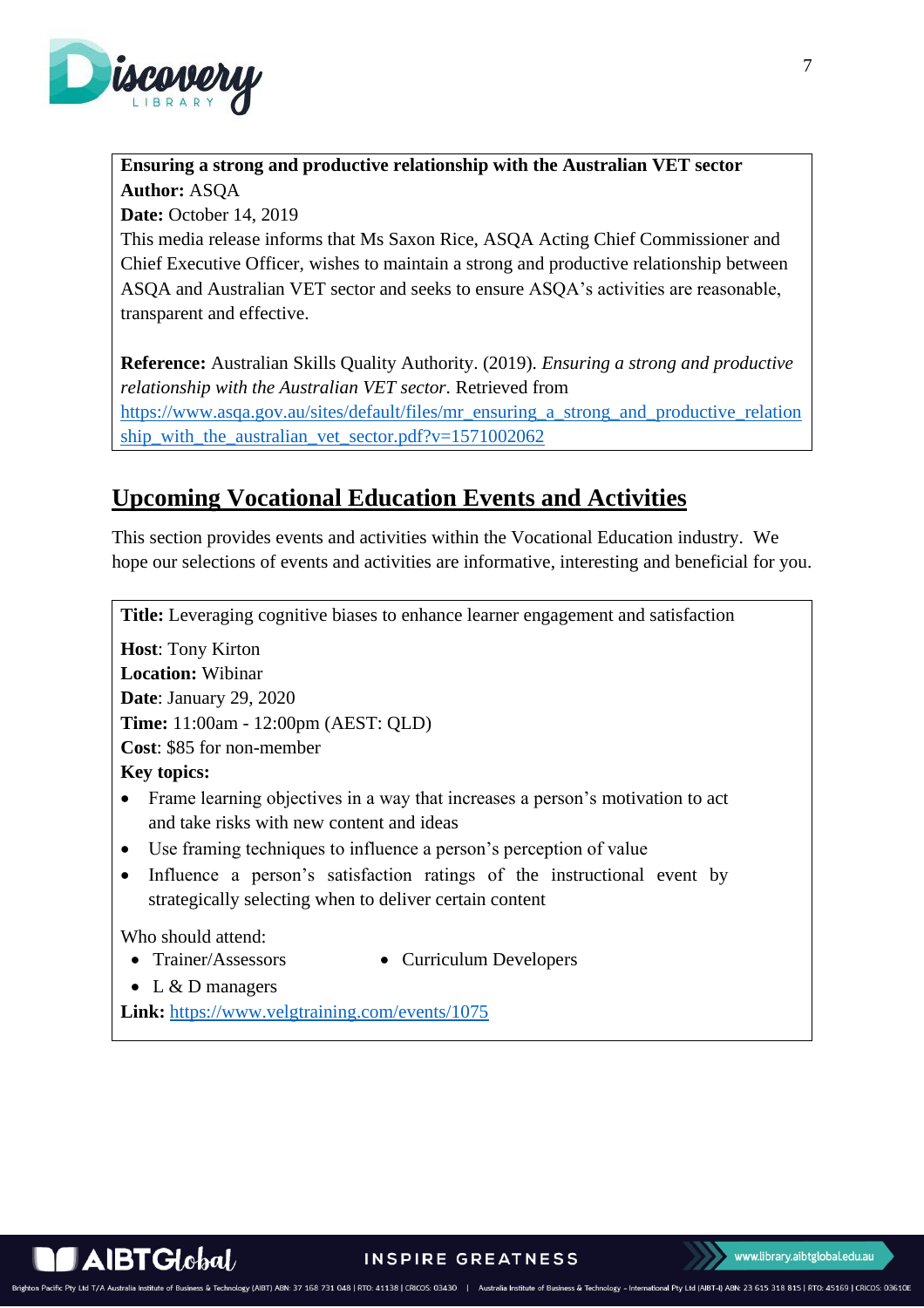

<span id="page-7-0"></span>**Title:** Enhancing academic outcomes for all students using digital tools **Host**: Greg O'Connor **Location:** Webinar **Date**: February 5, 2020 **Time:** 11:00am (AEST: QLD) - 12:00pm (AEST: QLD) **Cost**: \$85 **Key topics:**  Students with diverse learning needs • Access to understanding • Supporting further and higher education students • Assistive technology • Giving learners the power to act • Universal design for learning **Who should attend:**  • RTO Trainer/Assessors • Training Managers • Heads of Faculty/Department/Area Managers • Compliance Managers • Curriculum Developers/L&D Managers

**Link:** <https://www.velgtraining.com/events/1076>

**Title:** VET Policy and Compliance Summit 2020

**Location:** Rydges World Square,

Sydney

**Date:** March 11, 2020; March 9-10 (pre-summit workshop) The VET Policy and Compliance Summit is the largest VET compliance event in Australia. The summit aims to supports quality outcomes for employers and learners.

Link:<https://compliancesummit.insources.com.au/index.php>





www.library.aibtglobal.edu.au

**VET POLICY AND COMPLIANCE UMMIT 2020** 

ON 11TH OF MARCH

ting quality outcomes for emplo **REGISTRATIONS ARE OPEN** 

s & Technology (AIBT) ABN: 37 168 731 048 | RTO: 41138 | CRICOS: 03430 | Australia Institute of Business & Technology - International Pty Ltd (AIBT-I) ABN: 23 615 318 815 | RTO: 45169 | CRICOS: 03610E Brighton Pacific Pty Ltd T/A Australia Institute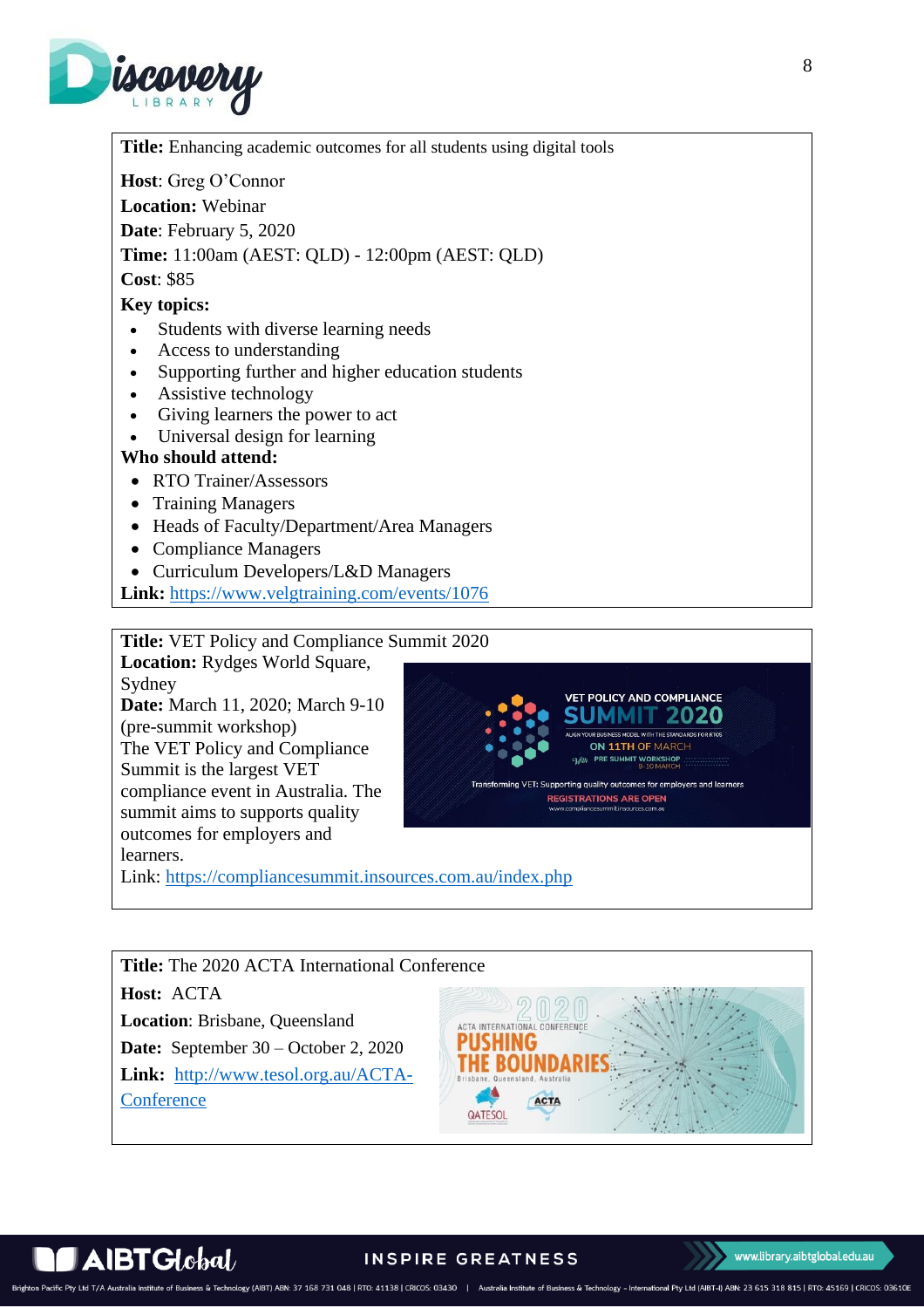

**Title:** VET Training and Assessment Summit 2020 **Location**: Rydges World Square, Sydney **Date:** October 23, 2020; October 21-22 (Pre-summit workshops) The VET Training and Assessment Summit is the only conference in Australia that focuses on the foundational elements that every trainer and VET professional should comprehend. The summit covers instructional design - training delivery - competencyassessment - learning technologies.

**Link:** <https://vetsummit.insources.com.au/>



**AIBTGlobal** 

**INSPIRE GREATNESS** 

www.library.aibtglobal.edu.au

Australia Institute of Business & Technology - International Pty Ltd (AIBT-I) ABN: 23 615 318 815 | RTO: 45169 | CRICOS: 03610E Brighton Pacific Pty Ltd T/A A Fechnology (AIBT) ABN: 37 168 731 048 | RTO: 41138 | CRICOS: 03430 | |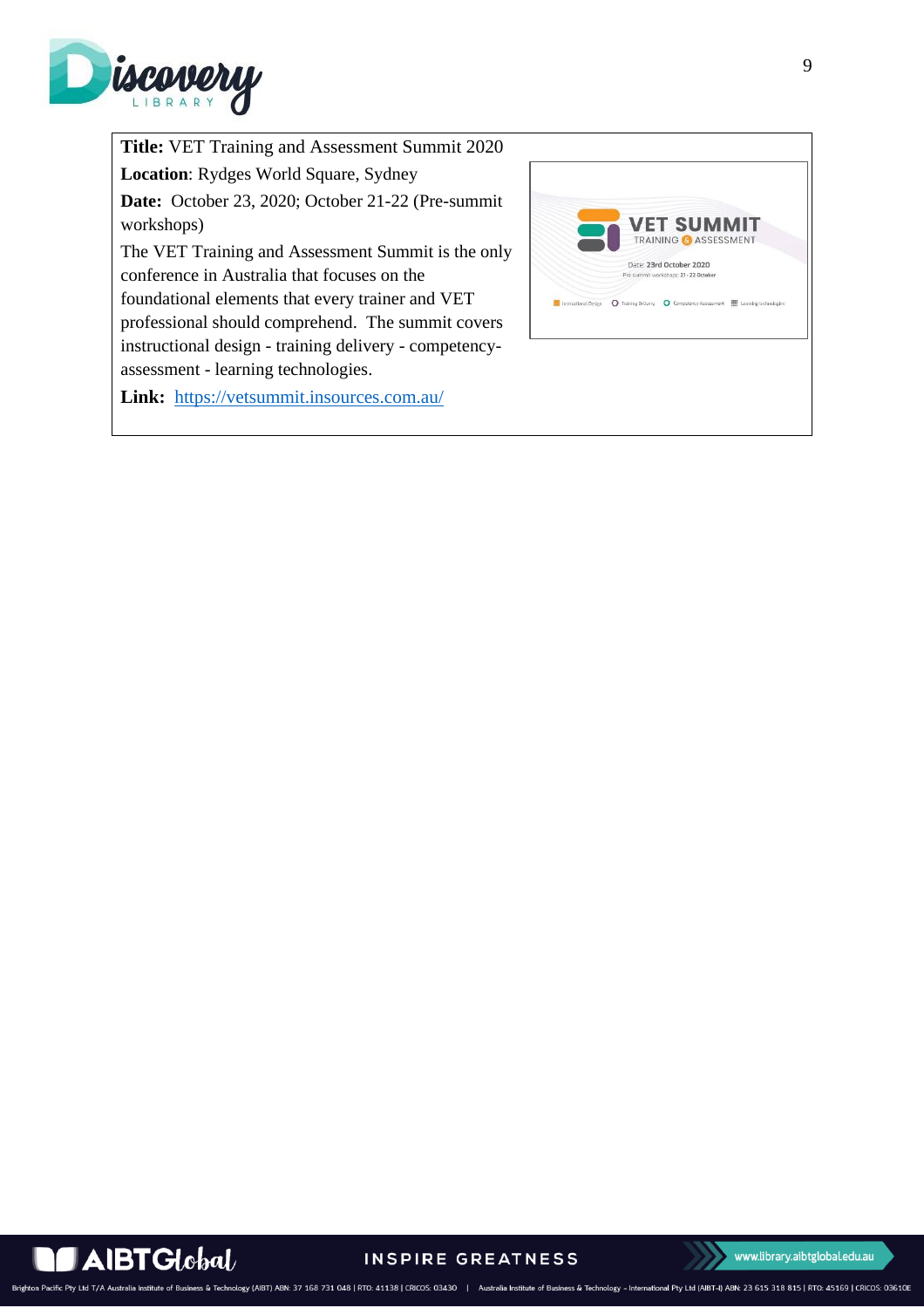

# <span id="page-9-0"></span>**Learning Materials Related to Units of Competency**

This section provides information regarding learning materials which can relate to the Units of Competency (UOC). We did research based on the UOCs provided to us from the Schools. We hope these sources can be used as the additional learning materials for both teaching and professional development.

**Ace Aviation Aerospace Academy**

 **----------------------------------------------------------------------------------------------------------**



**Qualification:** Diploma of Aviation (Aviation Management)

**UOC Code: BSBSINM501 Manage an information or knowledge management system**

**Learning materials:** The competency of information system management in an organisation for better decision-making.

This recent article about decision-making based on information system management can related to the UOC. Reading the recent research study can also be useful for professional development.

**Reference:** Bakri, A. M., Malik, N. H. A., & Hussin, N. (2017). The Competency of Information System Management in an Organization for Better Decision-Making. *International Journal of Academic Research in Business and Social Sciences*, *7*(12), 486-496. Retrieved from [http://hrmars.com/hrmars\\_papers/The\\_Com](http://hrmars.com/hrmars_papers/The_Competency_of_Information_System_Management_in_an_Organization_for_Better_Decision-Making.pdf) [petency\\_of\\_Information\\_System\\_Manage](http://hrmars.com/hrmars_papers/The_Competency_of_Information_System_Management_in_an_Organization_for_Better_Decision-Making.pdf) [ment\\_in\\_an\\_Organization\\_for\\_Better\\_Deci](http://hrmars.com/hrmars_papers/The_Competency_of_Information_System_Management_in_an_Organization_for_Better_Decision-Making.pdf) [sion-Making.pdf](http://hrmars.com/hrmars_papers/The_Competency_of_Information_System_Management_in_an_Organization_for_Better_Decision-Making.pdf)

 **Branson Business School** 

 **----------------------------------------------------------------------------------------------------------**



**Qualification:** Graduate Diploma of Management (Learning); Graduate Diploma of Portfolio Management; Graduate Certificate in Management Learning.

<span id="page-9-1"></span>**UOC Code: BSBLDR801 Lead personal and strategic transformation**

**Learning materials:** Situational, transformational, and transactional leadership and leadership development.

This journal research article has more than 500 citations which describe three seminal

leadership theories (e.g., situational, transformational, and transactional leadership) and their development. This article also discusses the concept of leadership development. Therefore, the article provides the knowledge relevant to the performance criterion 2.1 of UoC: Apply transformational and transactional leadership practices.

**Reference:** McCleskey, J. A. (2014). Situational, transformational, and

 $\blacktriangle$ IBT $G$ I $\mathit{obal}$ 

Brighton Pacific Pty Ltd T/A A

ss & Technology (AIBT) ABN: 37 168 731 048 | RTO: 41138 | CRICOS: 03430 | Australia Institute of Business & Technology - International Pty Ltd (AIBT-I) ABN: 23 615 318 815 | RTO: 45169 | CRICOS: 03610E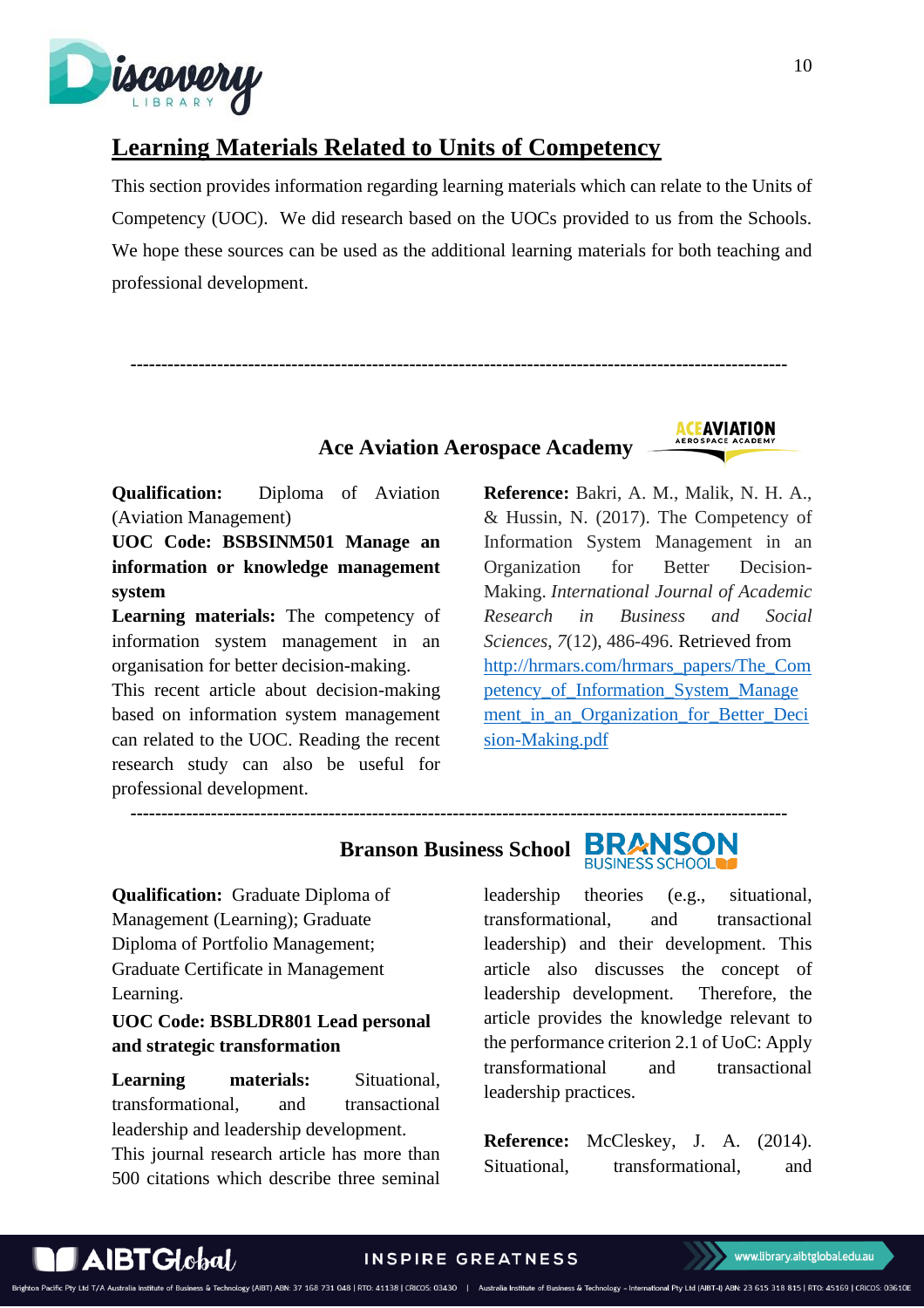

transactional leadership and leadership development. *Journal of Business Studies Quarterly, 5*(4), 117. Retrieved November 7, 2019 from

[https://pdfs.semanticscholar.org/0333/9f1d](https://pdfs.semanticscholar.org/0333/9f1dd37ee4d9182b7fc7ddb33f19d9a92177.pdf) [d37ee4d9182b7fc7ddb33f19d9a92177.pdf](https://pdfs.semanticscholar.org/0333/9f1dd37ee4d9182b7fc7ddb33f19d9a92177.pdf)

 **----------------------------------------------------------------------------------------------------------**

**Qualification:** Graduate Diploma of Strategic Leadership

<span id="page-10-0"></span>**UOC Code: BSBFIM801 Manage final resources** 

**Learning materials:** Financial risk identification based on the balance sheet information.

The article provides the foundation knowledge of financial risk from the organisation's core financial statement (balance sheet) and, it is suitable for managers who are no expertise in finance and accounting studies. This material can

**Qualification:** Diploma of Accounting; Advanced Diploma of Accounting

<span id="page-10-1"></span>**UOC Code: FNSACC624 Monitor corporate governance activities**

**Learning materials:** 2019 global and regional corporate governance trends.

This report provides the research results about the trends and challenges that public company boards may face in coming years. This report can help us update the knowledge related to the element 2 of UOC:

**Qualification:** Certificate IV in Business

<span id="page-10-2"></span>**UOC Code: BSBITU402 Develop and use complex spreadsheet**

**Learning materials:** Excel quick and simple charts tutorial 2018.

This YouTube video shows how to make quick and simple graph (chart) from numerical data (e.g., spreadsheet). This video has big hits and well-presented. It can be beneficial to the students who wish to relate to the performance criterion for 4.1: Identify and analyse financial risk factors.

**Reference:** Blach, J. (2010). Financial risk identification based on the balance sheet information. Retrieved November 8, 2019 from

[https://www.researchgate.net/publication/2](https://www.researchgate.net/publication/270957084_Financial_Risk_Identification_based_on_the_Balance_Sheet_Information/citation/download) [70957084\\_Financial\\_Risk\\_Identification\\_b](https://www.researchgate.net/publication/270957084_Financial_Risk_Identification_based_on_the_Balance_Sheet_Information/citation/download) [ased\\_on\\_the\\_Balance\\_Sheet\\_Information/c](https://www.researchgate.net/publication/270957084_Financial_Risk_Identification_based_on_the_Balance_Sheet_Information/citation/download) [itation/download](https://www.researchgate.net/publication/270957084_Financial_Risk_Identification_based_on_the_Balance_Sheet_Information/citation/download)

 **----------------------------------------------------------------------------------------------------------**

Identify corporate governance reporting trends

**Reference:** 2019 global and regional corporate governance trends. (2018). Russell Reynolds Associates. Retrieved from

[https://www.russellreynolds.com/en/Insigh](https://www.russellreynolds.com/en/Insights/thought-leadership/Documents/2019%20Global%20and%20Regional%20Trends%20for%20Corporate%20Governance.pdf) [ts/thought-](https://www.russellreynolds.com/en/Insights/thought-leadership/Documents/2019%20Global%20and%20Regional%20Trends%20for%20Corporate%20Governance.pdf)

[leadership/Documents/2019%20Global%2](https://www.russellreynolds.com/en/Insights/thought-leadership/Documents/2019%20Global%20and%20Regional%20Trends%20for%20Corporate%20Governance.pdf) [0and%20Regional%20Trends%20for%20](https://www.russellreynolds.com/en/Insights/thought-leadership/Documents/2019%20Global%20and%20Regional%20Trends%20for%20Corporate%20Governance.pdf) [Corporate%20Governance.pdf](https://www.russellreynolds.com/en/Insights/thought-leadership/Documents/2019%20Global%20and%20Regional%20Trends%20for%20Corporate%20Governance.pdf)

 **----------------------------------------------------------------------------------------------------------**

practice making charts at home repeatedly as this video relates to the performance criteria 5.2 of UOC: create graphs with label and titles from numerical data contained in a spreadsheet file.

**Reference:** Technology for Teachers and Students (2018, June 11). *Excel quick and simple charts tutorial 2018.* [Streaming video]. Retrieved from

[https://www.youtube.com/watch?v=TfkNk](https://www.youtube.com/watch?v=TfkNkrKMF5c) [rKMF5c](https://www.youtube.com/watch?v=TfkNkrKMF5c)

& Technology (AIBT) ABN: 37 168 731 048 | RTO: 41138 | CRICOS: 03430 | Australia Institute of Business & Technology - International Pty Ltd (AIBT-I) ABN: 23 615 318 815 | RTO: 45169 | CRICOS: 03610E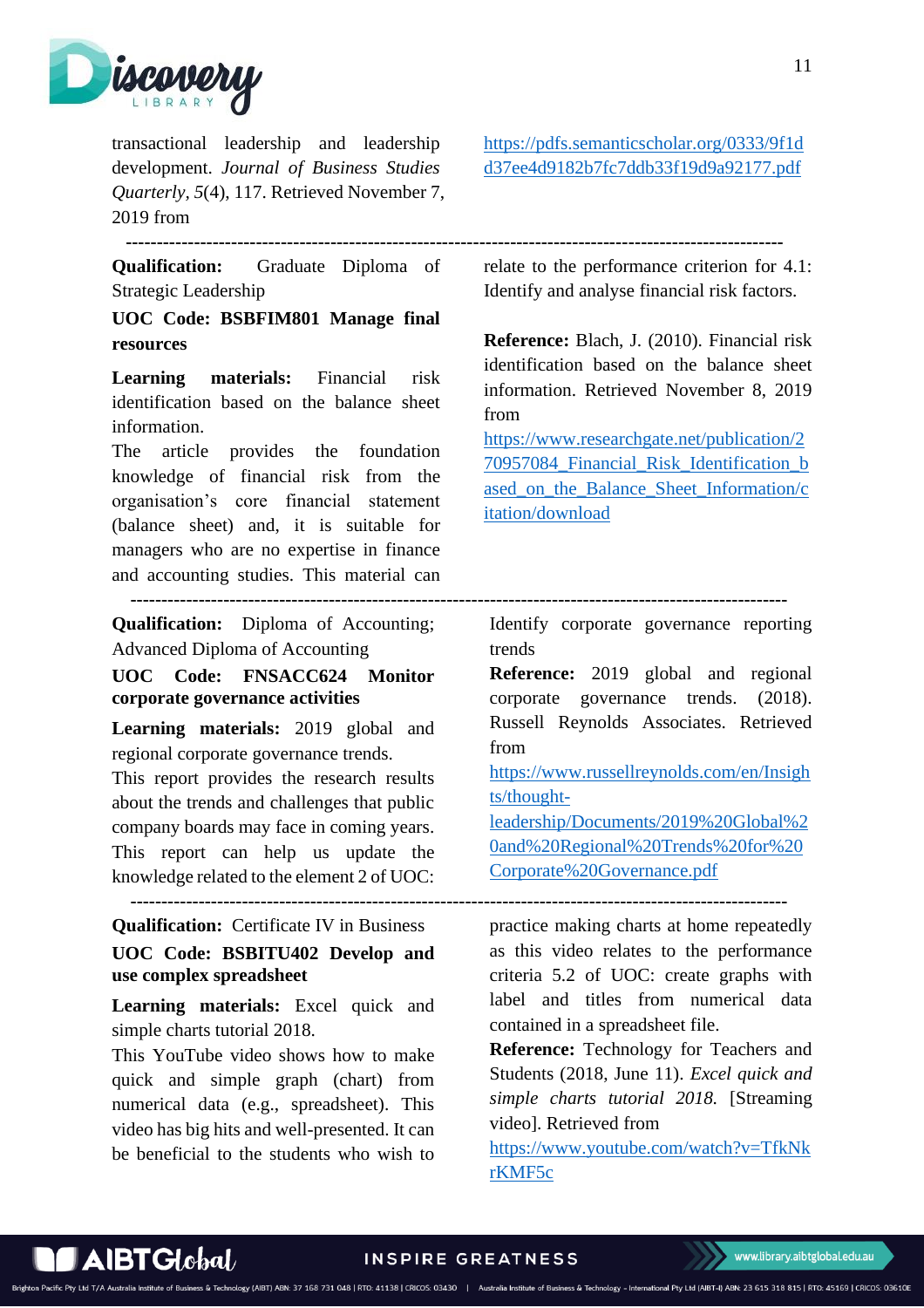



**Qualification:** Diploma of Business**;**  Diploma of Leadership and Management; Diploma of Marketing and Communication **UOC Code: BSBMKG501 Identify and evaluate marketing opportunities**

**Learning materials:** Adaptation vs. standardization in international marketing– the country-of-origin effect.

While this research article was published in 2007, it is still current in the industry. Using the tables and diagrams, the article explains the reasons why and what, organisations commonly adapt or standardise their products/services to grab

**Qualification:** Diploma of Project Management

### <span id="page-11-0"></span>**UOC Code: BSBPMG514 Manage project cost**

**Learning materials:** Investment lifecycle and high value/high risk guidelines: Preparing project budgets for business cases technical guide.

While this document is prepared by Victorian government to support its agencies when they prepare project budgets, the practical guides such as section 3.3:

 **----------------------------------------------------------------------------------------------------------**

**Qualification:** Advanced Diploma of Business; Advanced Diploma of Leadership and Management; Advanced Diploma of Marketing and Communication **UOC Code: BSBMKG609 Develop a marketing plan**

<span id="page-11-1"></span>This document provides how to develop a simple marketing plan in eight steps processes with a marketing plan worksheet. Since this document closely relates to performance criteria 3.1-3.4, it can be used the marketing opportunities. This article closely relates to the performance criterion of 2.2 of UoC: Evaluate each opportunity to determine its impact on current business and customer base.

**Reference:** Vrontis, D., & Thrassou, A. (2007). Adaptation vs. standardization in international marketing–the country-oforigin effect. *Innovative marketing, 3*(4), 7- 20.

You can retrieve the journal article from Google scholar.

#### **----------------------------------------------------------------------------------------------------------**

developing a project budget in the document can beneficial to understand the performance criterion of 1.3 of UoC: Develop a project budget more in-depth.

### **Reference**

Department of Treasury and Finance. (2012). Investment lifecycle and high value/high risk guidelines: Preparing project budgets for business cases technical guide. Retrieved from

[https://www.dtf.vic.gov.au/infrastructure](https://www.dtf.vic.gov.au/infrastructure-investment/investment-lifecycle-and-high-value-high-risk-guidelines)[investment/investment-lifecycle-and-high](https://www.dtf.vic.gov.au/infrastructure-investment/investment-lifecycle-and-high-value-high-risk-guidelines)[value-high-risk-guidelines](https://www.dtf.vic.gov.au/infrastructure-investment/investment-lifecycle-and-high-value-high-risk-guidelines)

either when preparing learning materials or showing it to students in the class.

**Learning materials:** Eight steps to developing a simple marketing plan.

This document provides

& Technology (AIBT) ABN: 37 168 731 048 | RTO: 41138 | CRICOS: 03430 | Australia Institute of Business & Technology - International Pty Ltd (AIBT-I) ABN: 23 615 318 815 | RTO: 45169 | CRICOS: 03610E

**Reference**: Evans, E. A. & Ballen, F. (2018) University of Florida. *Eight steps to developing a simple marketing plan.*  Retrieved from

[https://edis.ifas.ufl.edu/pdffiles/FE/FE967](https://edis.ifas.ufl.edu/pdffiles/FE/FE96700.pdf) [00.pdf](https://edis.ifas.ufl.edu/pdffiles/FE/FE96700.pdf)

 **----------------------------------------------------------------------------------------------------------**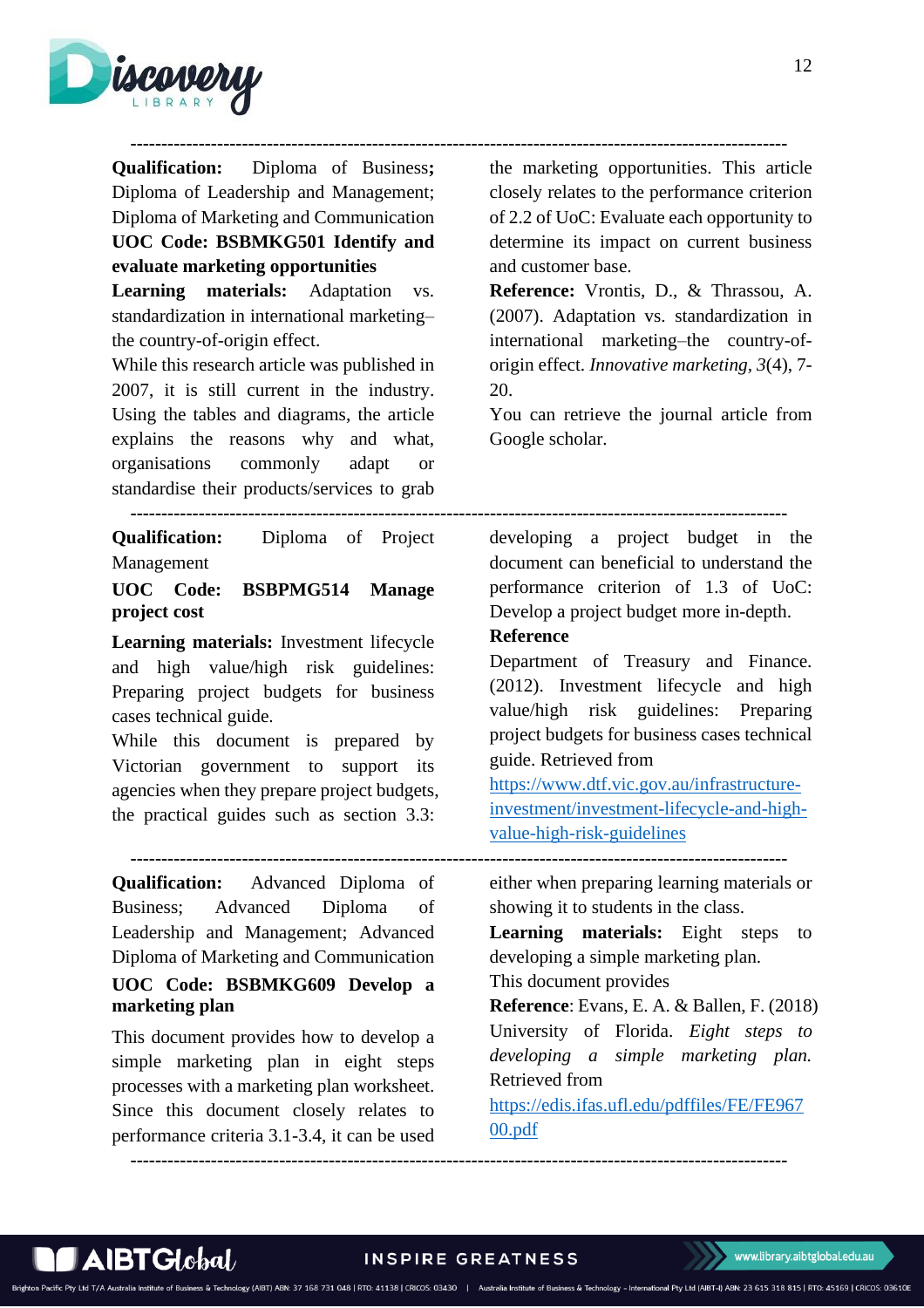

**Qualification:** Advanced Diploma of Program Management

**UOC Code: BSBLDR511 Develop and use emotional intelligence**

**Learning materials:** Emotional triggers and responses in the workplace.

This document provides some common situations that trigger workers to feel negative feelings. The project manager can learn lessons from the examples to create a healthy work environment. This document, therefore, can relates to the performance criterion of 1.3: Analyse and document potential emotional triggers in workplace situations…

**Reference:** Centre for Mental Health in the Workplace. (n.d.). *Emotional triggers and responses in the workplace.*

Retrieved from [https://www.workplacestrategiesformental](https://www.workplacestrategiesformentalhealth.com/mmhm/pdf/articles/Emotional_Triggers_and_Responses_in_the_Workplace.pdf) [health.com/mmhm/pdf/articles/Emotional\\_](https://www.workplacestrategiesformentalhealth.com/mmhm/pdf/articles/Emotional_Triggers_and_Responses_in_the_Workplace.pdf) Triggers and Responses in the Workpla [ce.pdf](https://www.workplacestrategiesformentalhealth.com/mmhm/pdf/articles/Emotional_Triggers_and_Responses_in_the_Workplace.pdf)

 **----------------------------------------------------------------------------------------------------------**

**Qualification:** Diploma of Accounting; Advanced Diploma of Accounting

**UOC Code: BSBFIM601 Manage finances**

**Learning materials:** Financial management toolkit

This document provides a real-world example of financial management case. It contains information about planning, structure/compliance, risk management,

 **----------------------------------------------------------------------------------------------------------**

**Qualification:** Certificate IV in Business **UOC Code: BSBCUS402 Address customer needs**

**Learning materials:** Identifying customer needs from user-generated content.

This recent research paper introduces how marketers can identify customer needs from user-generated contents (not from traditional interviews or focus groups). The findings can add to our current knowledge and help to answer the performance criteria keeping scores, and performance for financial management. Therefore, it helps when preparing or teaching this UOC.

**Reference:** NSW Office of Sport and PPNSW Services Pty Ltd (2018, September). *Financial management toolkit.*  Retrieved from

[https://sport.nsw.gov.au/sites/default/files/](https://sport.nsw.gov.au/sites/default/files/oos-sports-financial-management-toolkit.pdf) [oos-sports-financial-management](https://sport.nsw.gov.au/sites/default/files/oos-sports-financial-management-toolkit.pdf)[toolkit.pdf](https://sport.nsw.gov.au/sites/default/files/oos-sports-financial-management-toolkit.pdf)

of 1.1: ensure customer needs are fully explored… and 2.2: assist customers to evaluate service and/or product options to satisfy their needs.

**Reference:** Timoshenko, A., & Hauser, J. R. (2019). Identifying customer needs from user-generated content. *Marketing Science,* 38(1), 1-20. Retrieved from

[https://pubsonline.informs.org/doi/pdf/10.1](https://pubsonline.informs.org/doi/pdf/10.1287/mksc.2018.1123) [287/mksc.2018.1123](https://pubsonline.informs.org/doi/pdf/10.1287/mksc.2018.1123)

13

 $\mathbf A$ IBT $\mathbf G$ lobal

Brighton Pacific Pty Ltd T/A Australia In

**INSPIRE GREATNESS** 

& Technology (AIBT) ABN: 37 168 731 048 | RTO: 41138 | CRICOS: 03430 | Australia Institute of Business & Technology - International Pty Ltd (AIBT-I) ABN: 23 615 318 815 | RTO: 45169 | CRICOS: 03610E

 **----------------------------------------------------------------------------------------------------------**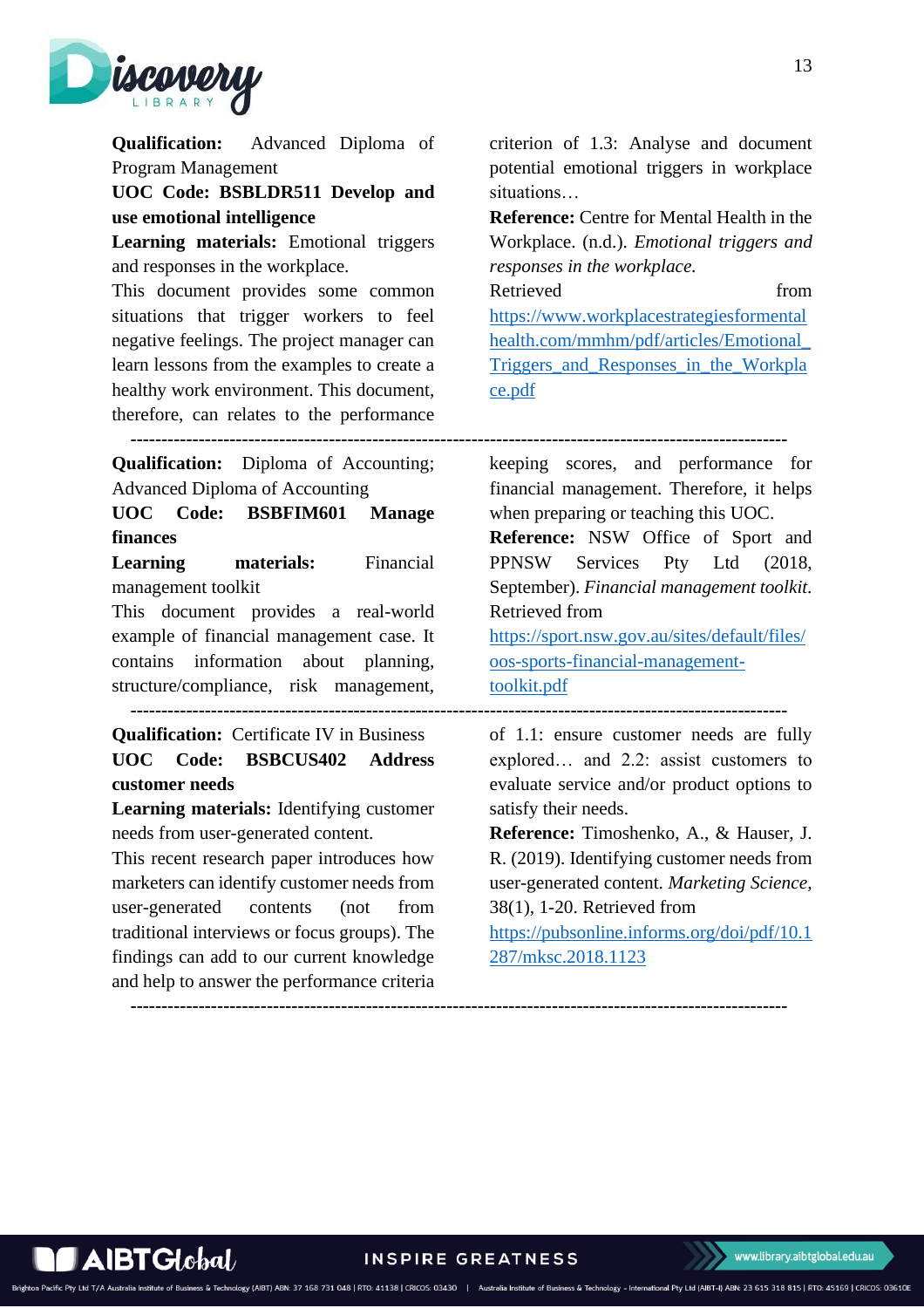

**Qualification:** Diploma of Project Management

<span id="page-13-0"></span>**UOC Code: BSBPMG515 Manage project human resources**

**Learning materials:** Resolving workplace grievances.

This policy directive provides the systems to resolve workplace grievances and help to teach students with the performance

 **----------------------------------------------------------------------------------------------------------**

**Qualification:** Graduate Diploma of Management (Learning); Graduate Diploma of Strategic Leadership; Graduate Certificate in Management Learning; Graduate Certificate in Leadership Diversity

### <span id="page-13-1"></span>**UOC Code: BSBLDR804 Influence and shape diversity management**

**Learning materials:** Effective diversity leadership.

This document introduces and discusses a diversity of conscious leadership. The

**Qualification:** Diploma of Accounting; Advanced Diploma for Accounting

### <span id="page-13-2"></span>**UOC Code: FNSINC602 Interpret and use financial statistics and tools**

**Learning materials:** The age of analytics: Competing in a data-driven world. This 136-page research report was developed in collaboration with McKinsey & Company, one of the leading financial service firm, aiming to help organisational leaders understand the potential impact of data and analytics, and what current technologies can do for businesses. Since the report discusses from a holistic view rather than from the financial services criterion 3.3, particularly for conflict resolution to maintain a positive work environment.

**Reference:** Ministry of Health, NSW Government. (2018). *Resolving workplace grievances.* Retrieved from

[https://intranet.nnswlhd.health.nsw.gov.au/](https://intranet.nnswlhd.health.nsw.gov.au/docs/PD2016_046-resolving-workplace-grievances-v-001.pdf) [docs/PD2016\\_046-resolving-workplace](https://intranet.nnswlhd.health.nsw.gov.au/docs/PD2016_046-resolving-workplace-grievances-v-001.pdf)[grievances-v-001.pdf](https://intranet.nnswlhd.health.nsw.gov.au/docs/PD2016_046-resolving-workplace-grievances-v-001.pdf)

document relates to performance criterion 2.2: model and promote different leadership styles of UOC as it can provide additional knowledge of diversity leadership.

**Reference:** Military Leadership Diversity Commission. (2010). *Effective diversity leadership.* Retrieved from [https://diversity.defense.gov/Portals/51/Do](https://diversity.defense.gov/Portals/51/Documents/Resources/Commission/docs/Issue%20Papers/Paper%2029%20-%20Effective%20Diversity%20Leadership.pdf) [cuments/Resources/Commission/docs/Issu](https://diversity.defense.gov/Portals/51/Documents/Resources/Commission/docs/Issue%20Papers/Paper%2029%20-%20Effective%20Diversity%20Leadership.pdf) [e%20Papers/Paper%2029%20-%20Effecti](https://diversity.defense.gov/Portals/51/Documents/Resources/Commission/docs/Issue%20Papers/Paper%2029%20-%20Effective%20Diversity%20Leadership.pdf) [ve%20Diversity%20Leadership.pdf](https://diversity.defense.gov/Portals/51/Documents/Resources/Commission/docs/Issue%20Papers/Paper%2029%20-%20Effective%20Diversity%20Leadership.pdf)

perspective, it provides us important insight into current technologies and analytical tools for many industries.

**Reference:** Henke, N., Bughin, J., Chui, M., Manyika, J., Saleh, T., Wiseman, B., & Sethupathy, G. (2016, December). *The age of analytics: Competing in a data-driven world.* McKinsey & Company. Retrieved from

[https://www.mckinsey.com/~/media/McKi](https://www.mckinsey.com/~/media/McKinsey/Business%20Functions/McKinsey%20Analytics/Our%20Insights/The%20age%20of%20analytics%20Competing%20in%20a%20data%20driven%20world/MGI-The-Age-of-Analytics-Full-report.ashx) [nsey/Business%20Functions/McKinsey%2](https://www.mckinsey.com/~/media/McKinsey/Business%20Functions/McKinsey%20Analytics/Our%20Insights/The%20age%20of%20analytics%20Competing%20in%20a%20data%20driven%20world/MGI-The-Age-of-Analytics-Full-report.ashx) [0Analytics/Our%20Insights/The%20age%](https://www.mckinsey.com/~/media/McKinsey/Business%20Functions/McKinsey%20Analytics/Our%20Insights/The%20age%20of%20analytics%20Competing%20in%20a%20data%20driven%20world/MGI-The-Age-of-Analytics-Full-report.ashx) [20of%20analytics%20Competing%20in%](https://www.mckinsey.com/~/media/McKinsey/Business%20Functions/McKinsey%20Analytics/Our%20Insights/The%20age%20of%20analytics%20Competing%20in%20a%20data%20driven%20world/MGI-The-Age-of-Analytics-Full-report.ashx) [20a%20data%20driven%20world/MGI-](https://www.mckinsey.com/~/media/McKinsey/Business%20Functions/McKinsey%20Analytics/Our%20Insights/The%20age%20of%20analytics%20Competing%20in%20a%20data%20driven%20world/MGI-The-Age-of-Analytics-Full-report.ashx)[The-Age-of-Analytics-Full-report.ashx](https://www.mckinsey.com/~/media/McKinsey/Business%20Functions/McKinsey%20Analytics/Our%20Insights/The%20age%20of%20analytics%20Competing%20in%20a%20data%20driven%20world/MGI-The-Age-of-Analytics-Full-report.ashx)

 **----------------------------------------------------------------------------------------------------------**



**INSPIRE GREATNESS** 

Technology (AIBT) ABN: 37 168 731 048 | RTO: 41138 | CRICOS: 03430 | Australia Institute of Business & Technology - International Pty Ltd (AIBT-I) ABN: 23 615 318 815 | RTO: 45169 | CRICOS: 03610E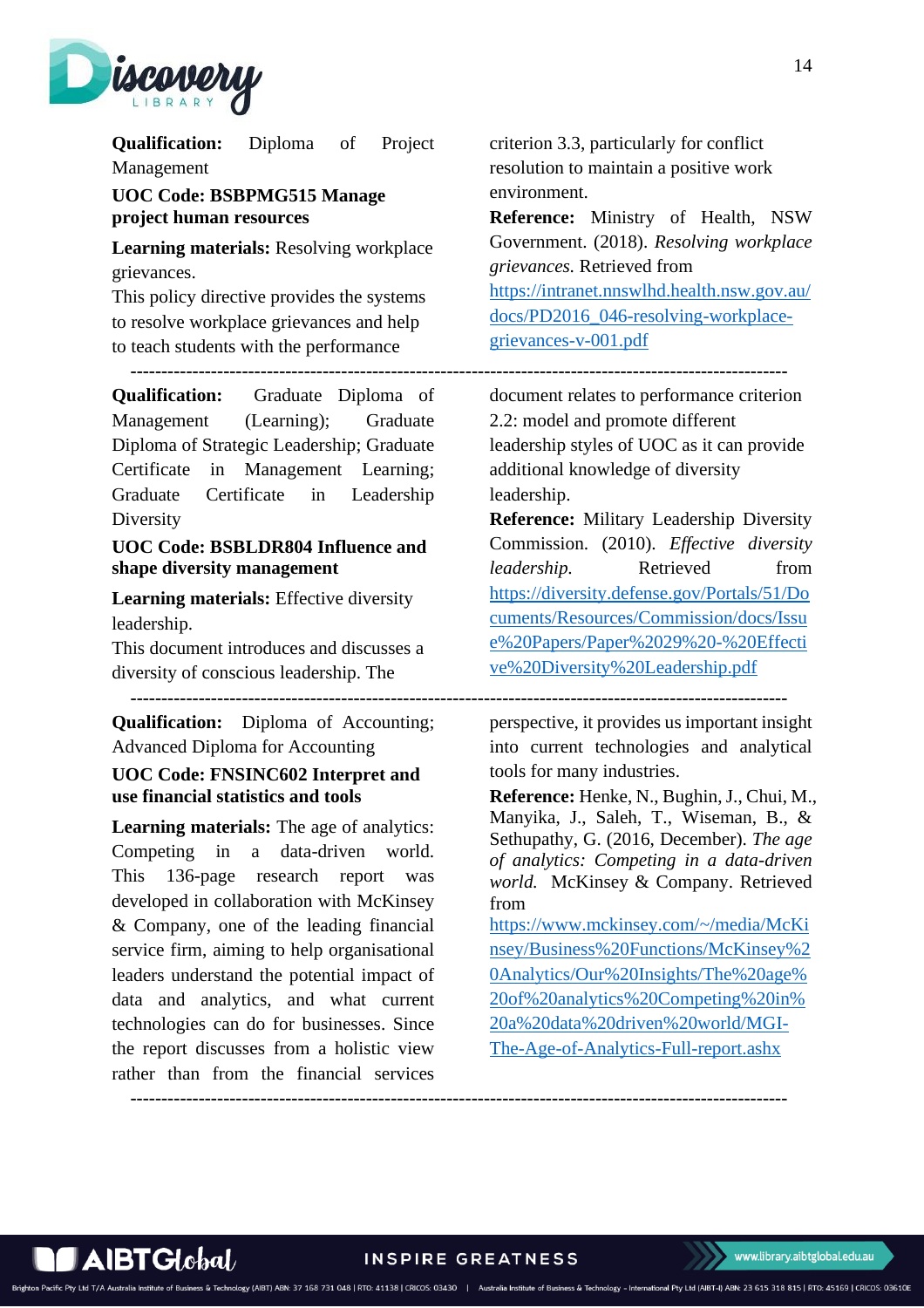

**Qualification:** Certificate IV in Business; Diploma of Business; Diploma of Leadership and Management; Advanced Diploma for Business; Advanced Diploma of Leadership and Management

<span id="page-14-0"></span>**UOC Code: BSBSUS501 Develop workplace policy and procedures for sustainability**

**Learning materials:** Workplace policies and procedures.

This document is published by the Industrial Relations, NSW Government. It

**Qualification:** Diploma of Marketing and Communication

<span id="page-14-1"></span>**UOC Code: BSBADV507 Develop a media plan**

#### **Learning materials:**

**Reference:** Introduction to media This 129-page pdf document is a teaching material for San Jose State University. Since this document provides  **----------------------------------------------------------------------------------------------------------**

**Qualification:** Advanced Diploma of Marketing and Communication

### <span id="page-14-2"></span>**UOC Code: BSBMGT616 Develop and implement strategic plans**

**Learning materials:** Strategic planning guide for managers

This document is prepared by the United Nations for managers. This comprehensive guide provides practical techniques based

**Qualification:** Graduate Diploma of Management (Learning); Graduate Diploma of Strategic Leadership; Graduate Certificate in Management Learning,

### <span id="page-14-3"></span>**UOC Code: BSBLED802 Lead learning strategy implementation**

**Learning materials:** Preparing for the future of learning.

introduces the steps of developing and implementing workplace policies and can relate to all four elements of UOC.

**Reference:** NSW Government Industrial Relation. (2013). Workplace policies and procedures. Retrieved October 31, 2019, from

[https://www.industrialrelations.nsw.gov.au](https://www.industrialrelations.nsw.gov.au/sites/default/files/2019-01/workplace_policies_and_procedures.pdf) [/sites/default/files/2019-](https://www.industrialrelations.nsw.gov.au/sites/default/files/2019-01/workplace_policies_and_procedures.pdf)

[01/workplace\\_policies\\_and\\_procedures.pd](https://www.industrialrelations.nsw.gov.au/sites/default/files/2019-01/workplace_policies_and_procedures.pdf) [f](https://www.industrialrelations.nsw.gov.au/sites/default/files/2019-01/workplace_policies_and_procedures.pdf)

 **----------------------------------------------------------------------------------------------------------**

comprehensive information about how to develop strategic media planning, it can help to prepare teaching materials for BSBADV507.

**Reference:** Hendrick. T. (n.d.) *Introduction to media.* San Jose State University. Retrieved from

[http://www.sjsu.edu/ajeep/docs/MediaPlan](http://www.sjsu.edu/ajeep/docs/MediaPlanning.pdf) [ning.pdf](http://www.sjsu.edu/ajeep/docs/MediaPlanning.pdf)

on global management best practices related to strategic planning. Therefore, the document can help for element 3: write strategic plan and performance criteria 3.1- 3.4.

**Reference:** United Nations. (n.d.). *Strategic planning guide for managers.*  Retrieved from [https://hr.un.org/sites/hr.un.org/files/4.5.1.](https://hr.un.org/sites/hr.un.org/files/4.5.1.6_Strategic%20Planning%20Guide_0.pdf)

[6\\_Strategic%20Planning%20Guide\\_0.pdf](https://hr.un.org/sites/hr.un.org/files/4.5.1.6_Strategic%20Planning%20Guide_0.pdf)  **----------------------------------------------------------------------------------------------------------**

> This 50-page report provides the survey results of organisational learning strategy in the modern workplace environments (e.g., new working practices, emerging technologies, flexible working patterns, dispersed locations, and multi-generational teams). This report can enhance and update our knowledge of learning strategy and thus,

 $\mathbf A$ IBT $\mathbf G$ I $\mathbf A$ o $\mathbf b$ al $\mathbf A$ 

& Technology (AIBT) ABN: 37 168 731 048 | RTO: 41138 | CRICOS: 03430 | Australia Institute of Business & Technology - International Pty Ltd (AIBT-I) ABN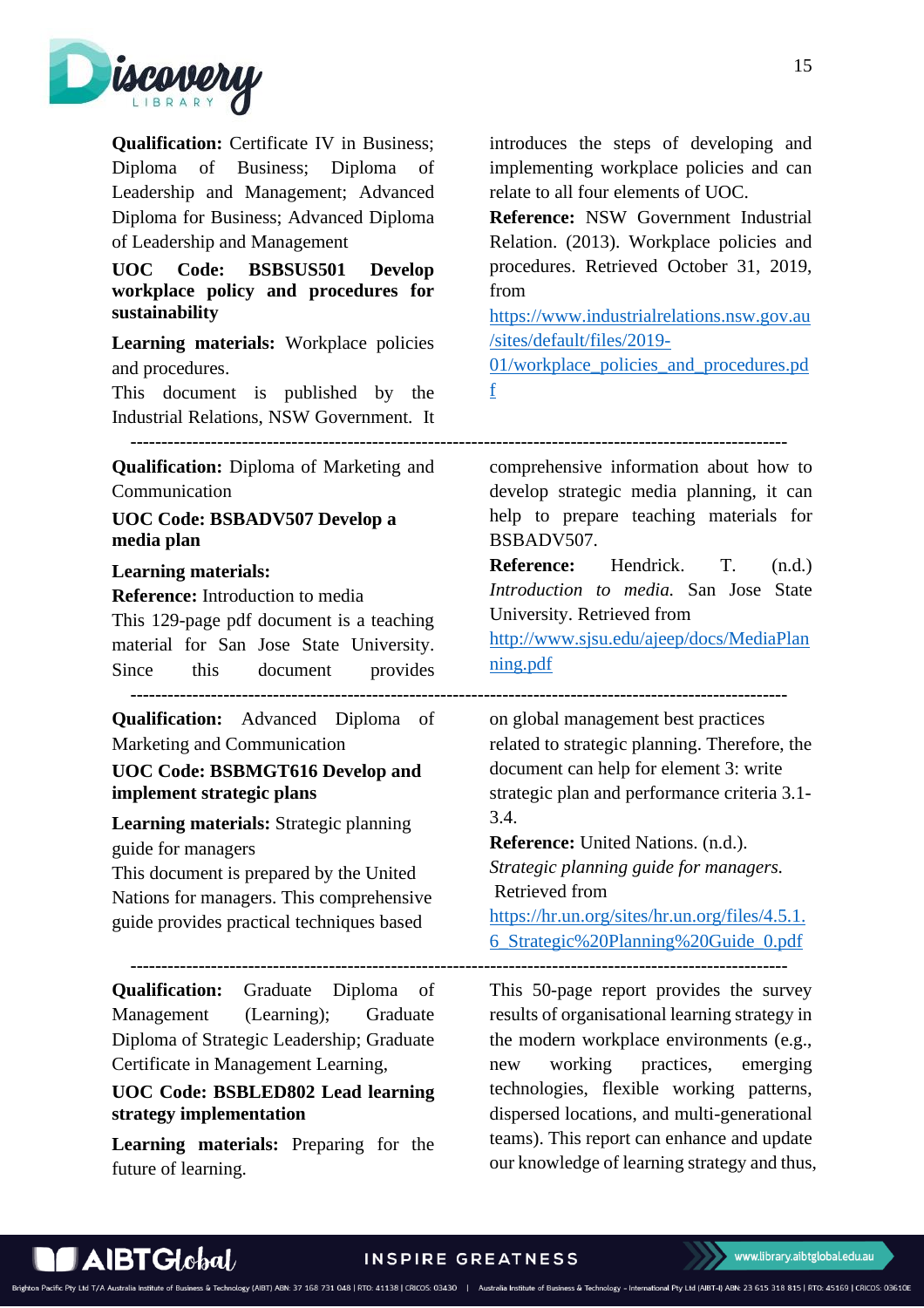

relates to all performance criteria of UOC. This report can also be used as a material for a personal development program. **Reference:** Overton and Dixon. (2016). *Preparing for the future of learning.* CIPD.

Retrieved from

**Qualification:** Graduate Diploma of Portfolio Management

### <span id="page-15-0"></span>**UOC Code: BSBPMG804 Govern the portfolio**

**Learning materials:** Organisational context of project portfolio management. This journal article provides several useful diagrams and tables: (i) the portfolio relationships with portfolio, projects, and programs, (ii) the comparative overview of portfolio relationships with projects, and programs, and (iii) cross-company

 **----------------------------------------------------------------------------------------------------------**

 **----------------------------------------------------------------------------------------------------------**

**Qualification:** Advanced Diploma of Leadership and Management; Advanced Diploma of Marketing and Communication **UOC Code: BSBMGT617 Develop and implement a business plan**

<span id="page-15-1"></span>**Learning materials:** Business plan template; Business plan guide.

Both a template and a guide can be useful when they develop business plan. Therefore, they can relate to all elements and performance criteria.

 **---------------------------------------------------------------------------------------------------------- Qualification:** Advanced Diploma of Program Management

UOC Code: BSBPMG623 Manage benefits **Learning materials:** Stakeholder theory: Reviewing a theory that moves us.

This literature review provides the results of past research in relation to (i) stakeholder actions and responses, and (ii) firm actions and responses to organisations' benefits

[https://www.cipd.co.uk/Images/preparing](https://www.cipd.co.uk/Images/preparing-for-the-future-of-learning_2016-a-changing-perspective-for-l-and-d-leaders_tcm18-13846.pdf)[for-the-future-of-learning\\_2016-a](https://www.cipd.co.uk/Images/preparing-for-the-future-of-learning_2016-a-changing-perspective-for-l-and-d-leaders_tcm18-13846.pdf)[changing-perspective-for-l-and-d](https://www.cipd.co.uk/Images/preparing-for-the-future-of-learning_2016-a-changing-perspective-for-l-and-d-leaders_tcm18-13846.pdf)[leaders\\_tcm18-13846.pdf](https://www.cipd.co.uk/Images/preparing-for-the-future-of-learning_2016-a-changing-perspective-for-l-and-d-leaders_tcm18-13846.pdf)

portfolio management process relationships. The abov can be useful for students to understand the mechanism of portfolio management. The journal article is available from Discovery Library.

**Reference:** Momcilovic, O., Petromanjanc, L. D., & Doljanica, S. (2014). Organizational context of project portfolio management. *Annals of the Oradea University. Fascicle of Management and Technological Engineering, XXIII (XIII), 2014/3*(3) doi:10.15660/AUOFMTE.2014- 3.3064

**Reference:** Business.gov.au (2019). Business plan template. Retrieved from [https://www.business.gov.au/Planning/Bus](https://www.business.gov.au/Planning/Business-plans/How-to-develop-your-business-plan) [iness-plans/How-to-develop-your](https://www.business.gov.au/Planning/Business-plans/How-to-develop-your-business-plan)[business-plan](https://www.business.gov.au/Planning/Business-plans/How-to-develop-your-business-plan) Business.gov.au (2019). Business plan guide. Retrieved from [https://www.business.gov.au/Planning/Bus](https://www.business.gov.au/Planning/Business-plans/How-to-develop-your-business-plan) [iness-plans/How-to-develop-your](https://www.business.gov.au/Planning/Business-plans/How-to-develop-your-business-plan)[business-plan](https://www.business.gov.au/Planning/Business-plans/How-to-develop-your-business-plan)

and trade-off. The knowledge can enhance understanding of performance criteria 1.2 and 3.4.

**Reference:** Laplume, A. O., Sonpar, K., & Litz, R. A. (2008). Stakeholder theory: Reviewing a theory that moves us. *Journal of management, 34*(6), 1152-1189.

[https://doi.org/10.1177/014920630832432](https://doi.org/10.1177/0149206308324322)

[2.](https://doi.org/10.1177/0149206308324322) Please send an email to librry for a copy.

& Technology (AIBT) ABN: 37 168 731 048 | RTO: 41138 | CRICOS: 03430 | Australia Institute of Business & Technology - International Pty Ltd (AIBT-I) ABN: 23 615 318 815 | RTO: 45169 | CRICOS: 03610E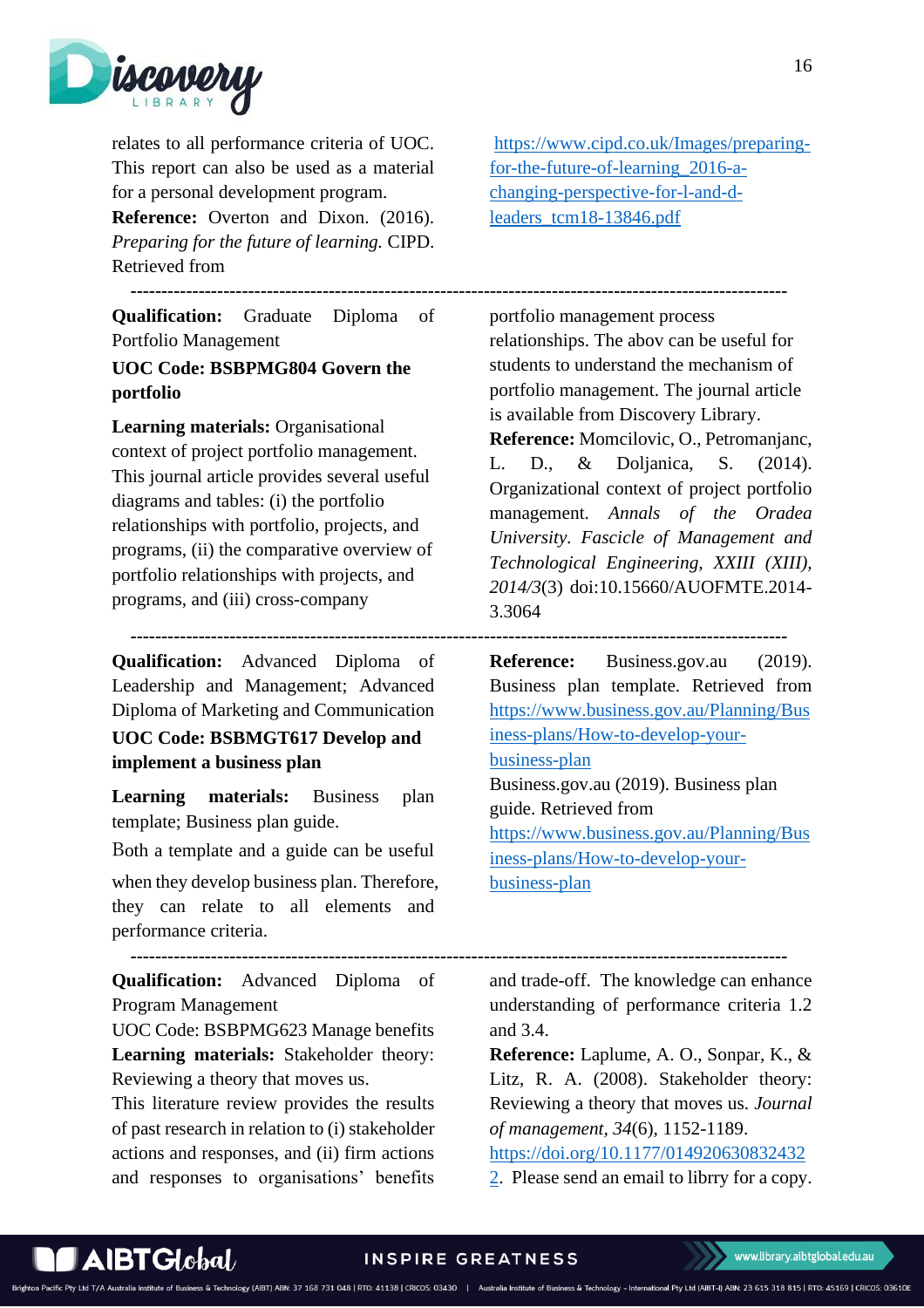

**----------------------------------------------------------------------------------------------------**

<span id="page-16-0"></span>**Qualification:** Diploma of Logistics **UOC Code: TLIL5055 Manage a supply chain**

**Learning materials:** Exploring efficiency and effectiveness in the supply chain: A conceptual analysis.

This research article provides discussions about what the efficiency and effectiveness mean in the supply chain for organisations and stakeholders. It also helps when setting a clear goal of strategies. This article can

relate to the performance criterion 3.2: Effectiveness of the supply chain is reviewed…

### **Reference:**

Borgström, B. (2005, September). Exploring efficiency and effectiveness in the supply chain: A conceptual analysis. In Proceedings from the 21st IMP Conference (p. 22). Rotterdam Netherlands. Retrieved from

[https://pdfs.semanticscholar.org/1f67/5c97](https://pdfs.semanticscholar.org/1f67/5c970e0bb79bd2fce4435518e01c64fb6340.pdf) [0e0bb79bd2fce4435518e01c64fb6340.pdf](https://pdfs.semanticscholar.org/1f67/5c970e0bb79bd2fce4435518e01c64fb6340.pdf)

**------------------------------------------------------------------------------------------------------**

# **Diana School of Community Services**



**UOC Code:** BSBRSK501 Manage risk

**Learning materials:** Risk management plan template.

This template may help students prepare risk management policy or build a project document; therefore, it relates to all sections of the elements and the performance criteria.

<span id="page-16-1"></span> **-------------------------------------------------------------------------------------------------------- UOC Code: BSBINN601 Lead and** 

# **manage organisational change**

AIBTGlobal/

**Learning materials:** Strategic planning research: Toward a theory-driven agenda This review investigated strategic planning research from the classical model of strategic planning to the recent empirical work in the past 30 years. Based on the findings of the past studies, the review developed a broad conceptualisation of strategic planning. This framework is useful for understanding the strategic

### **Reference:**



Office of the Chief Information Officer. (2015). Risk management plan template version 1.2 09/2015. *Library of Congress.*  The template is accessible from https://www.loc.gov > documents > Risk\_Management\_Plan\_Template

planning and managerial adaptation to the strategic change. Therefore, this review can provide essential knowledge to underpin the performance criteria of the first element: identify change requirements and opportunities.

To obtain the copy of the article, please contact [library@aibtglobal.edu.au.](mailto:library@aibtglobal.edu.au)

**Reference:** Wolf, C., & Floyd, S. W. (2017). Strategic planning research: Toward a theory-driven agenda. Journal of Management, 43(6), 1754-1788.

**----------------------------------------------------------------------------------------------------------**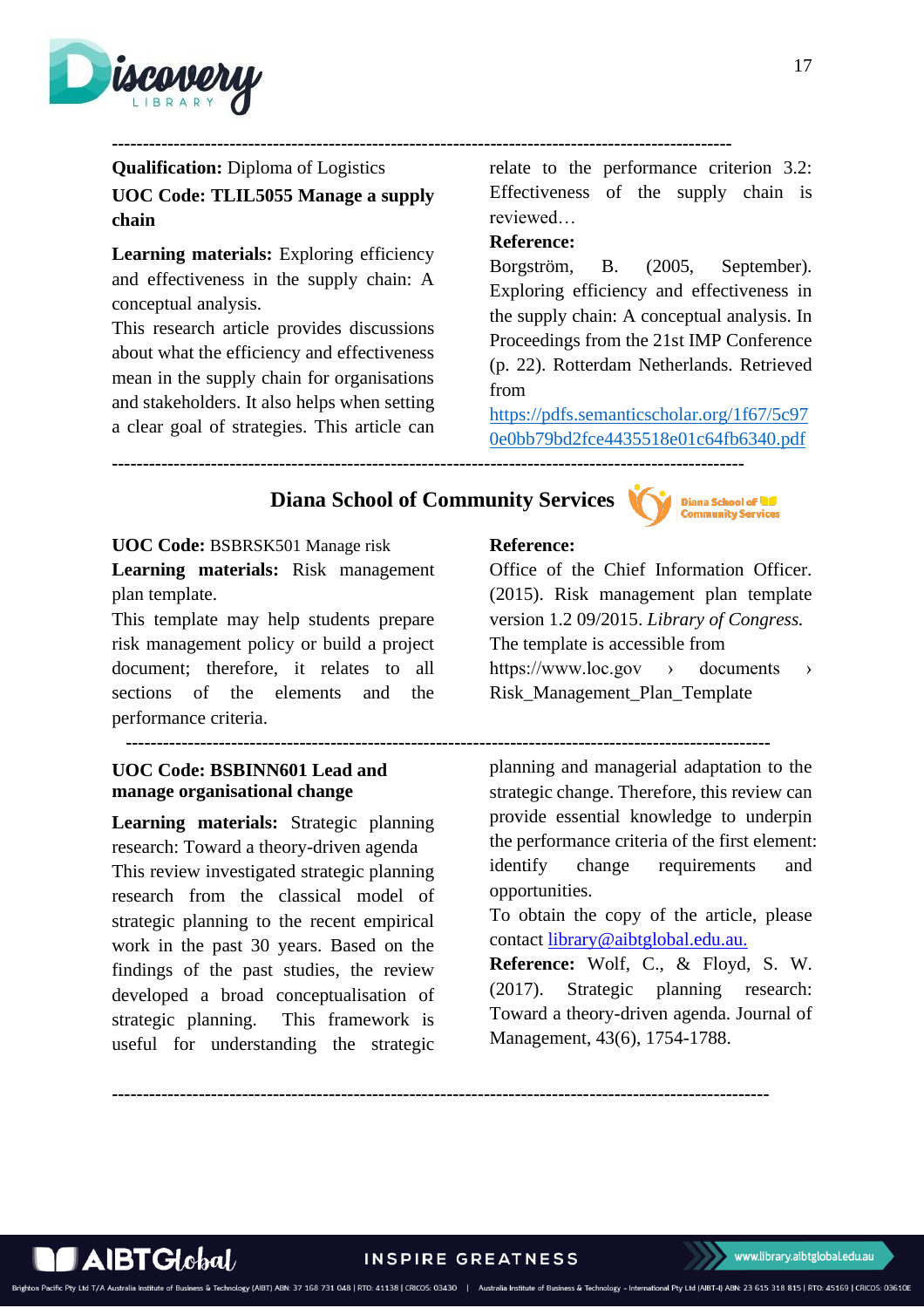

### <span id="page-17-0"></span>**UOC Code: CHCCCS015 Provide individualised support**

**Learning materials:** Human rights in Australia.

The webpage provides information about human rights in Australia. They are fundamental knowledge working in

### <span id="page-17-1"></span>**UOC Code: HLTWHS003 Maintain work health and safety**

**Learning materials:** Risk assessment activity.

This risk assessment classroom activity sheet is prepared by the Victoria State Government. It can help practice

# <span id="page-17-2"></span>**---------------------------------------------------------------------------------------------------------- UOC Code: CHCCCS023 Support**

### **independence and wellbeing**

**Learning materials:** Promoting Independence for People with Disability. This article provides in-depth discussions about promoting independence for people with disability. It can relate partially to the performance criterion 2.5: Encourage the person to build, strengthen and maintain independence.

### <span id="page-17-3"></span>**UOC Code: CHCECE007 Develop positive and respectful relationships with children**

### <span id="page-17-4"></span>**Learning materials: Responding to children's play**

This newsletter highlights three key practices on the Early Years Learning Framework (EYLF): (i) responsiveness to children, (ii) learning through play, and (iii) intentional teaching. The three key practices link to element 1.2.2 under the National Quality Standard (NQS) (i) Australia and can relate to the performance criterion: 1.3: Ensure the person is aware of their rights and complaints procedures.

**Reference:** Australian human rights commission. (2016). Human rights in Australia. Retrieved from

[https://www.humanrights.gov.au/our](https://www.humanrights.gov.au/our-work/education/human-rights-australia)[work/education/human-rights-australia](https://www.humanrights.gov.au/our-work/education/human-rights-australia)

**----------------------------------------------------------------------------------------------------------**

performance criterion, 1.1: Identify existing and potential hazards…of the UOC.

**Reference:** Education and Training. (2018). Risk assessment activity. Victoria State Government. Retrieved November 21, 2019 from

[https://www.education.vic.gov.au/school/s](https://www.education.vic.gov.au/school/students/beyond/Pages/hazidentify.aspx) [tudents/beyond/Pages/hazidentify.aspx](https://www.education.vic.gov.au/school/students/beyond/Pages/hazidentify.aspx)

**Reference:** Fearnley, K. & Epstein-Frisch, B. (2014). Promoting Independence for People with Disability. Independent Advisory Council. Retrieved from [https://static1.squarespace.com/static/5898](https://static1.squarespace.com/static/5898f042a5790ab2e0e2056c/t/5b1a0361562fa72ab73029c6/1528431463261/Promoting%2Bindependence%2Bfor%2Bpeople%2Bwith%2Bdisability.pdf) [f042a5790ab2e0e2056c/t/5b1a0361562fa7](https://static1.squarespace.com/static/5898f042a5790ab2e0e2056c/t/5b1a0361562fa72ab73029c6/1528431463261/Promoting%2Bindependence%2Bfor%2Bpeople%2Bwith%2Bdisability.pdf) [2ab73029c6/1528431463261/Promoting%](https://static1.squarespace.com/static/5898f042a5790ab2e0e2056c/t/5b1a0361562fa72ab73029c6/1528431463261/Promoting%2Bindependence%2Bfor%2Bpeople%2Bwith%2Bdisability.pdf) [2Bindependence%2Bfor%2Bpeople%2Bw](https://static1.squarespace.com/static/5898f042a5790ab2e0e2056c/t/5b1a0361562fa72ab73029c6/1528431463261/Promoting%2Bindependence%2Bfor%2Bpeople%2Bwith%2Bdisability.pdf) [ith%2Bdisability.pdf](https://static1.squarespace.com/static/5898f042a5790ab2e0e2056c/t/5b1a0361562fa72ab73029c6/1528431463261/Promoting%2Bindependence%2Bfor%2Bpeople%2Bwith%2Bdisability.pdf)

**----------------------------------------------------------------------------------------------------------**

Educators respond to children's ideas and play and (ii) use intentional teaching to scaffold and extend children's learning. The information can relate to the performance criteria: 2.1 (Participate in children's play and using children's cues to guide the level and type of involvement) and 2.2 (Respond positively and respectfully to children's comments, questions and requests for assistance) of the UOC.

# AIBTGlobal/

#### INSPIRE GREATNESS

S & Technology (AIBT) ABN: 37 168 731 048 | RTO: 41138 | CRICOS: 03430 | Australia Institute of Business & Technology - International Pty Ltd (AIBT-I) ABN: 23 615 318 815 | RTO: 45169 | CRICOS: 03610E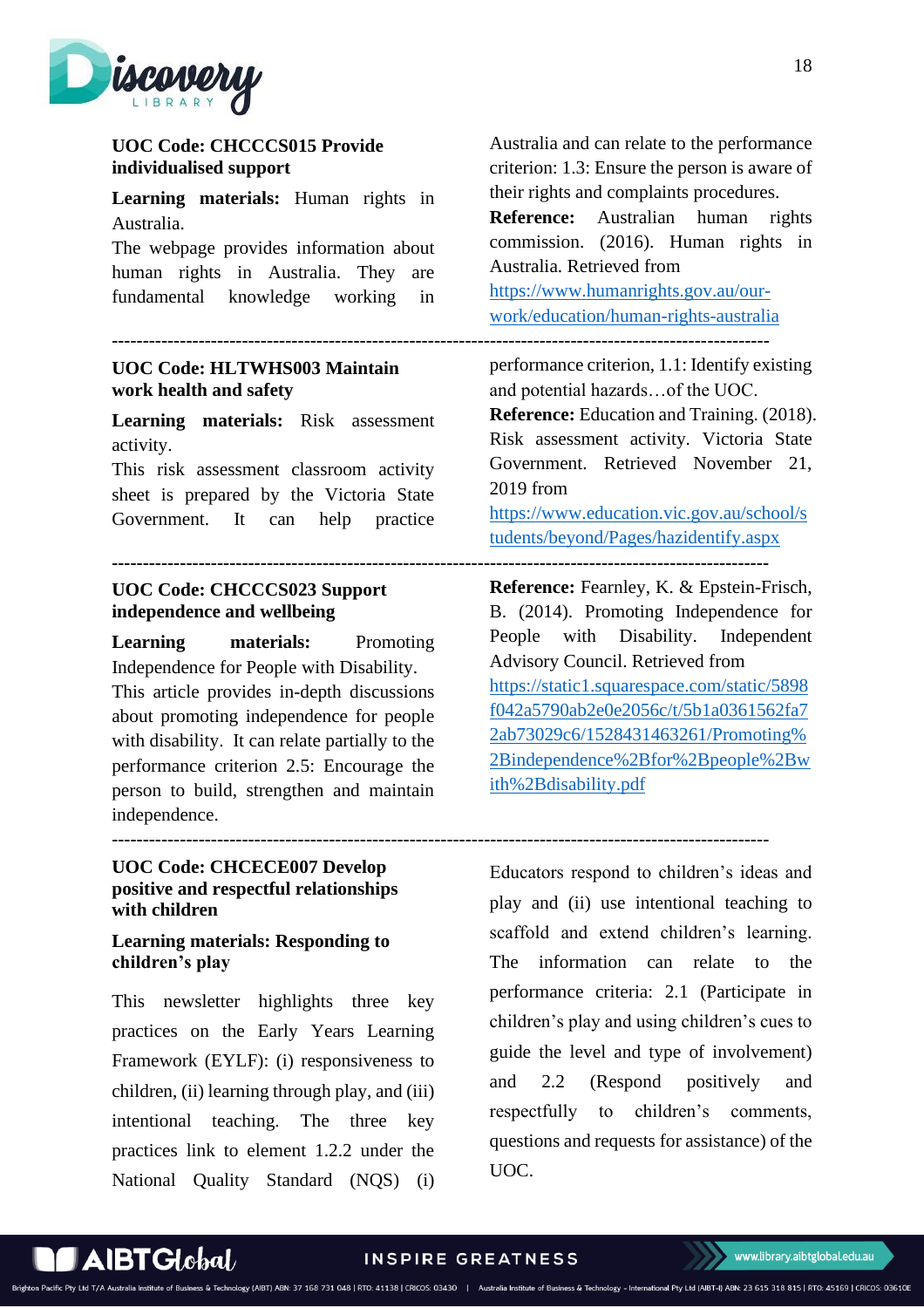

**Reference:** National Quality Standard: Professional learning program. (2012). *Responding to children's play (PLP e-Newsletter No. 34 2012)*. Retrieved from

### <span id="page-18-0"></span>**UOC Code: BSBMGT605 Provide leadership across the organisation**

**Learning materials:** Communication and trust are key: Unlocking the relationship between leadership and team performance and creativity.

Leadership is important in the adaptation to the organisational change in business, health, and allied health care settings. This research article investigated a relationship between transformational leadership and team performance and creativity. The study suggests that leadership influences team

### <span id="page-18-1"></span>**UOC Code: BSBWOR502 Lead and manage team effectiveness**

**Learning materials:** The art of feedback: Giving, seeking and receiving feedback. This document provides many examples of feedback: how to say, when to say, what to say and so on. This document contents can be used when explaining about effective

### <span id="page-18-2"></span>**UOC Code: CHCAGE003 Coordinate services for older people**

**Learning materials:** Best care for older people everywhere: The toolkit 2012. This 276-page document provides comprehensive information of older people. The section of "person-centred practice" in

this document can relate to performance criteria 1.1-1.3 as it provides information [https://www.ecrh.edu.au/docs/default](https://www.ecrh.edu.au/docs/default-source/resources/nqs-plp-e-newsletters/nqs-plp-e-newsletter-no-34-2012-responding-to-childrens-play.pdf?sfvrsn=8)[source/resources/nqs-plp-e](https://www.ecrh.edu.au/docs/default-source/resources/nqs-plp-e-newsletters/nqs-plp-e-newsletter-no-34-2012-responding-to-childrens-play.pdf?sfvrsn=8)[newsletters/nqs-plp-e-newsletter-no-34-](https://www.ecrh.edu.au/docs/default-source/resources/nqs-plp-e-newsletters/nqs-plp-e-newsletter-no-34-2012-responding-to-childrens-play.pdf?sfvrsn=8) [2012-responding-to-childrens](https://www.ecrh.edu.au/docs/default-source/resources/nqs-plp-e-newsletters/nqs-plp-e-newsletter-no-34-2012-responding-to-childrens-play.pdf?sfvrsn=8)[play.pdf?sfvrsn=8](https://www.ecrh.edu.au/docs/default-source/resources/nqs-plp-e-newsletters/nqs-plp-e-newsletter-no-34-2012-responding-to-childrens-play.pdf?sfvrsn=8)

outcomes through team communication and trust in teammates. This study can link to performance criteria of 2.1 of UOC.

To obtain the copy of the article, please contact [library@aibtglobal.edu.au](mailto:library@aibtglobal.edu.au)

### **Reference:**

Boies, K., Fiset, J., & Gill, H. (2015). Communication and trust are key: Unlocking the relationship between leadership and team performance and creativity. *The Leadership Quarterly, 26*(6), 1080–1094.

https://doi.org/10.1016/j.leaqua.2015.07.0 0

feedback to team members for better performance. It can relate to performance criterion, 2.3 provide feedback to team members…

**Reference:** ACT Government. (n.d.). The art of feedback: Giving, seeking and receiving feedback. Retrieved from

[https://www.cmtedd.act.gov.au/\\_\\_data/ass](https://www.cmtedd.act.gov.au/__data/assets/pdf_file/0003/463728/art_feedback.pdf) [ets/pdf\\_file/0003/463728/art\\_feedback.pdf](https://www.cmtedd.act.gov.au/__data/assets/pdf_file/0003/463728/art_feedback.pdf)

**----------------------------------------------------------------------------------------------------------**

about how to coordinate the delivery of the individualised plan.

**Reference:** Department of Health, State Government of Victoria. (2012). *Best care for older people everywhere: The toolkit 2012.* Retrieved from

[file:///C:/Users/Emmy/Downloads/120801](file:///C:/Users/Emmy/Downloads/1208011_BCOPE%20The%20Toolkit_WEB-3rdOct-v02%20-%20PDF.pdf) [1\\_BCOPE%20The%20Toolkit\\_WEB-](file:///C:/Users/Emmy/Downloads/1208011_BCOPE%20The%20Toolkit_WEB-3rdOct-v02%20-%20PDF.pdf)[3rdOct-v02%20-%20PDF.pdf](file:///C:/Users/Emmy/Downloads/1208011_BCOPE%20The%20Toolkit_WEB-3rdOct-v02%20-%20PDF.pdf)



**---------------------------------------------------------------------------------------------------------**

 $\blacktriangle$ IBT $G$ I $\mathit{obal}$ 

#### INSPIRE GREATNESS

#### www.library.aibtglobal.edu.au

S & Technology (AIBT) ABN: 37 168 731 048 | RTO: 41138 | CRICOS: 03430 | Australia Institute of Business & Technology - International Pty Ltd (AIBT-I) ABN: 23 615 318 815 | RTO: 45169 | CRICOS: 03610E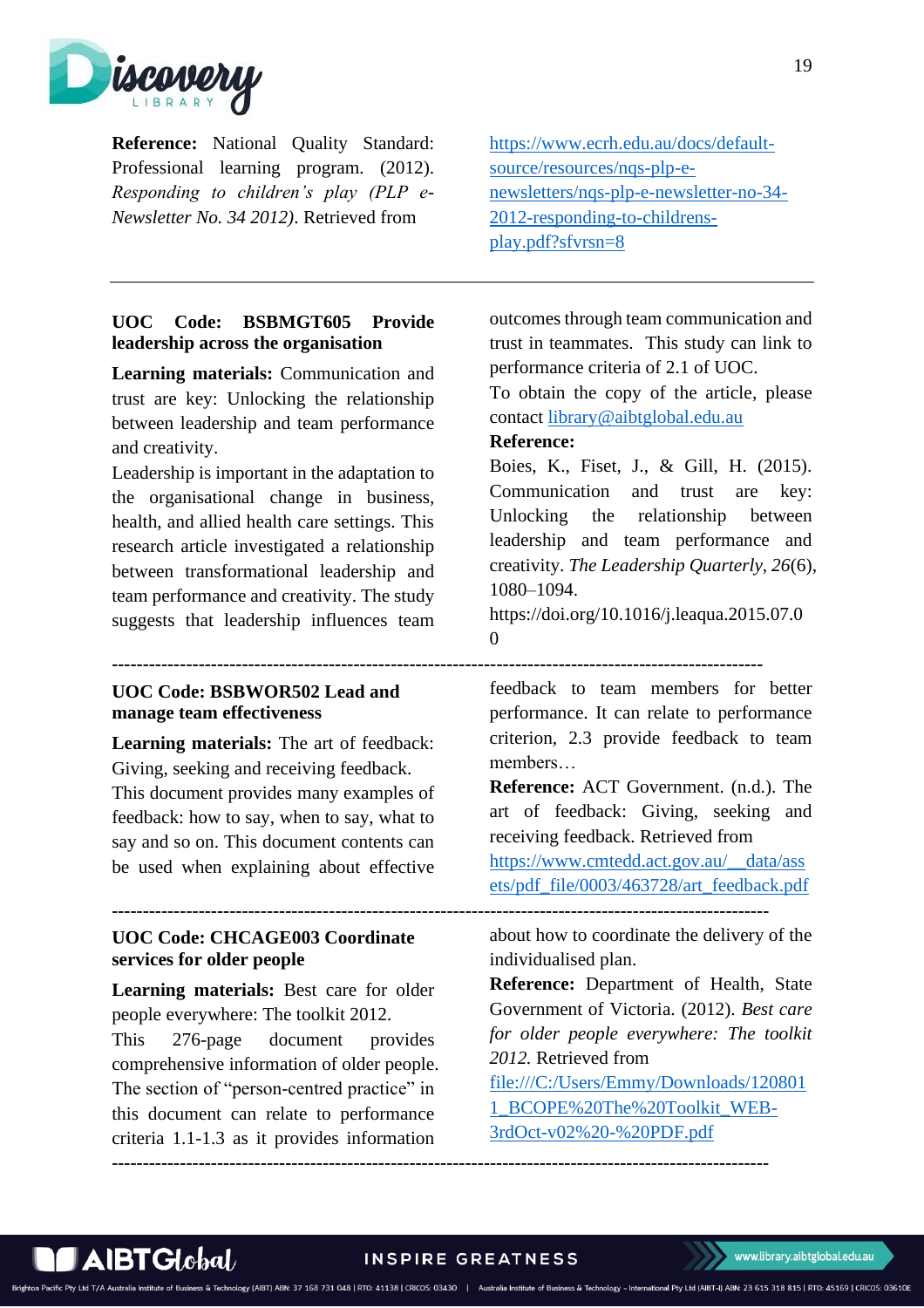

# <span id="page-19-0"></span>**UOC Code: CHCPRP001 Develop and maintain networks and collaborative partnerships**

**Learning materials:** A guide to collaborative practice: Informing performance assessment & enhancement. This document can correlate with all elements of UOC. While Section 2.2. explains "collaboration dimensions and behaviours" and Section 3.2: process and

### <span id="page-19-1"></span>**UOC Code: BSBSUS501 Develop workplace policy and procedures for sustainability**

#### **Learning materials:**

This document is published by Industrial Relations, NSW Government. It introduces the steps of developing and implementing workplace policies and can relate to all four elements of UOC.

<span id="page-19-2"></span>**UOC Code: CHCECE002 Ensure the** 

# **health and safety of children**

**Learning materials:** Children with medical conditions attending education and care services.

This webpage provides much information about children with medical conditions attending services from the national quality framework perspective with related regulations. The knowledge we can obtain

**UOC Code:** BSBMGT520 Plan and manage the flexible workforce **Learning materials:** Employee flexibility toolkit

This document provides comprehensive information and discussions about what flexibility work arrangement is, and how to negotiate and manage it. It can relate to the performance criteria 2.1-2.5 of UOC.

reflective practice discuss important elements during processes and for continual improvement.

**Reference:** Keast, R. (n.d.). *A guide to collaborative practice: Informing performance assessment & enhancement.*  The Queensland Family and Children's Commission. Retrieved from [http://www.networksandcollaborations.co](http://www.networksandcollaborations.com.au/files/QFCC_REPORT.pdf) [m.au/files/QFCC\\_REPORT.pdf](http://www.networksandcollaborations.com.au/files/QFCC_REPORT.pdf)

#### **----------------------------------------------------------------------------------------------------------**

**Reference:** NSW Government Industrial Relation. (2013). Workplace policies and procedures. Retrieved October 31, 2019, from

[https://www.industrialrelations.nsw.gov.au](https://www.industrialrelations.nsw.gov.au/sites/default/files/2019-01/workplace_policies_and_procedures.pdf) [/sites/default/files/2019-](https://www.industrialrelations.nsw.gov.au/sites/default/files/2019-01/workplace_policies_and_procedures.pdf)

[01/workplace\\_policies\\_and\\_procedures.pd](https://www.industrialrelations.nsw.gov.au/sites/default/files/2019-01/workplace_policies_and_procedures.pdf) [f](https://www.industrialrelations.nsw.gov.au/sites/default/files/2019-01/workplace_policies_and_procedures.pdf)

**----------------------------------------------------------------------------------------------------------**

from the webpage can be beneficial for element 1: support each child's health needs.

**Reference:** Education and Training. (2017 October, 1). Children with medical conditions attending education and care services. Victoria State Government. Retrieved November 21, 2019 from

[https://www.education.vic.gov.au/childhoo](https://www.education.vic.gov.au/childhood/providers/regulation/Pages/medicalconditions.aspx) [d/providers/regulation/Pages/medicalcondi](https://www.education.vic.gov.au/childhood/providers/regulation/Pages/medicalconditions.aspx) [tions.aspx](https://www.education.vic.gov.au/childhood/providers/regulation/Pages/medicalconditions.aspx)

**----------------------------------------------------------------------------------------------------------**

**Reference:** Workplace Gender Equality Agency, Australian Government. (2019). *Employee flexibility toolkit.* Retrieved from

[https://www.wgea.gov.au/sites/default/file](https://www.wgea.gov.au/sites/default/files/documents/Flexibility_employee_toolkit.pdf) [s/documents/Flexibility\\_employee\\_toolkit.](https://www.wgea.gov.au/sites/default/files/documents/Flexibility_employee_toolkit.pdf) [pdf](https://www.wgea.gov.au/sites/default/files/documents/Flexibility_employee_toolkit.pdf)



#### **INSPIRE GREATNESS**

ss & Technology (AIBT) ABN: 37 168 731 048 | RTO: 41138 | CRICOS: 03430 | Australia Institute of Business & Technology - International Pty Ltd (AIBT-I) ABN: 23 615 318 815 | RTO: 45169 | CRICOS: 03610E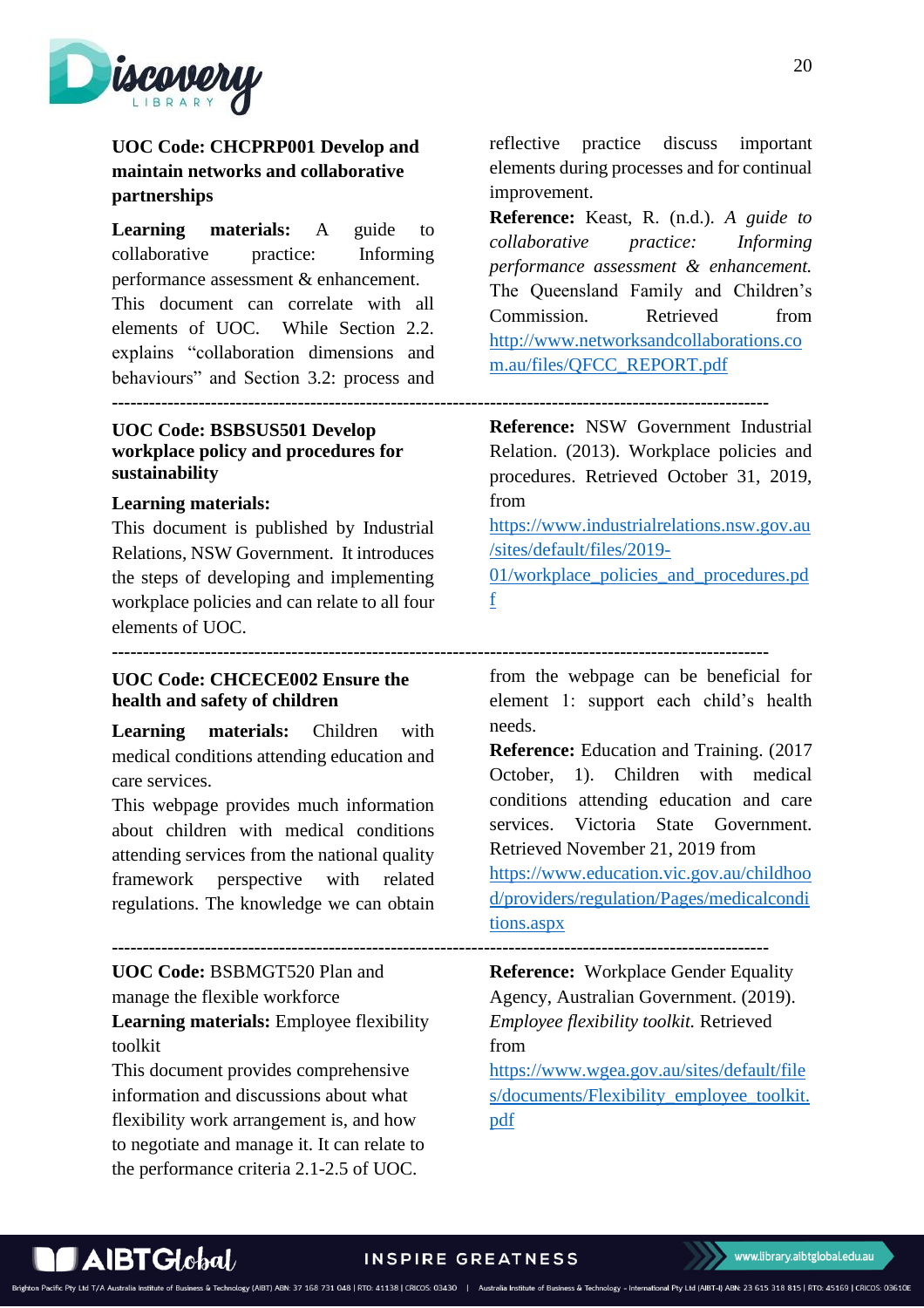

### <span id="page-20-0"></span>**UOC Code: CHCDIV001 Work with diverse people**

**Learning materials:** Workplace diversity program.

This website shows the key elements which are used to assess the Workplace Diversity Program for the employees of the Australian Research Council (ARC) and explains how they have been implementing workplace diversity within the organisation.

<span id="page-20-1"></span>**UOC Code: CHCADV001 Facilitate the interests and rights of clients**

**Learning materials:** Complaint handling toolkit for community service organisations. This toolkit was developed by New South Wales Ombudsman to assist community service organisations in developing and improving the systems for handling complaints from service clients. The knowledge we can obtain from the toolkit

The webpage information may be beneficial to overall performance criteria of UOC.

**Reference:** Australian Research Council. (2015). Workplace Diversity Program. Retrieved October 31, 2019, from h[ttps://www.arc.gov.au/policies-](https://www.arc.gov.au/policies-strategies/policy/workplace-diversity-program)

[strategies/policy/workplace-diversity](https://www.arc.gov.au/policies-strategies/policy/workplace-diversity-program)[program](https://www.arc.gov.au/policies-strategies/policy/workplace-diversity-program)

can be useful for the performance criteria: 4.1-4.3 of element 4: support clients making a complaint.

**Reference:** New South Wales Ombudsman. (2013). Complaint handling toolkit for community service organisations.

[https://www.ombo.nsw.gov.au/\\_\\_data/asse](https://www.ombo.nsw.gov.au/__data/assets/pdf_file/0017/5813/BR_Complaint-Handling-Kit-CS-CRAMA-Brochure-2013-web.pdf) [ts/pdf\\_file/0017/5813/BR\\_Complaint-](https://www.ombo.nsw.gov.au/__data/assets/pdf_file/0017/5813/BR_Complaint-Handling-Kit-CS-CRAMA-Brochure-2013-web.pdf)[Handling-Kit-CS-CRAMA-Brochure-](https://www.ombo.nsw.gov.au/__data/assets/pdf_file/0017/5813/BR_Complaint-Handling-Kit-CS-CRAMA-Brochure-2013-web.pdf)[2013-web.pdf](https://www.ombo.nsw.gov.au/__data/assets/pdf_file/0017/5813/BR_Complaint-Handling-Kit-CS-CRAMA-Brochure-2013-web.pdf)

**----------------------------------------------------------------------------------------------------------**

**----------------------------------------------------------------------------------------------------------**

**----------------------------------------------------------------------------------------------------------**

# **Engineering**



**Qualification:** Certificate III in Airconditioning and Refrigeration; Certificate IV in Air-conditioning and Refrigeration Servicing.

### <span id="page-20-2"></span>**UOC Code: UEE32211 OHS procedure and OHS risk control**

**Learning materials:** Refrigeration Systems and Applications.

This ebook provides comprehensive coverage on refrigeration systems and applications, ranging from the fundamental principles of thermodynamics to food cooling applications for a wide range of sectoral utilizations. This book can be useful for Certificate III in Air-conditioning and Refrigeration.

**Reference:** Dincer, Ibrahim. (2017). *Refrigeration Systems and Applications*. John Wiley & Sons, Incorporated, 2017. ProQuest Ebook Central, https://searchproquest-

com.brightonpacific.idm.oclc.org/legacydo cview/EBC/4833757?accountid=193703.

**INSPIRE GREATNESS** 

**-------------------------------------------------------------------------------------------------------**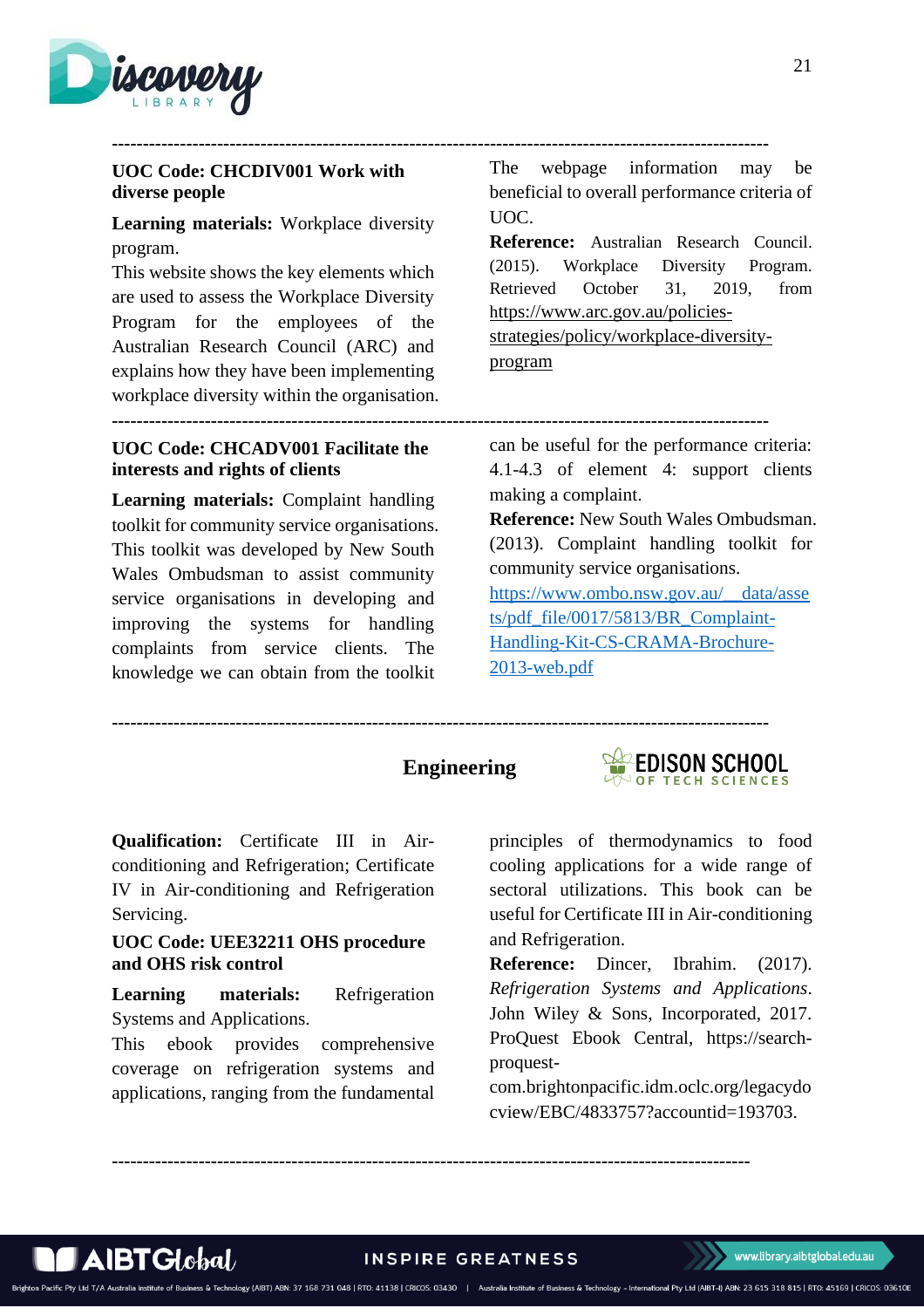

**Qualification:** Certificate III in Airconditioning and Refrigeration; Certificate IV in Air-conditioning and Refrigeration Servicing: Certificate III in Electrotechnology Electrician; Advanced Diploma of Electronics and Communications Engineering; Certificate III in Light Vehicle Mechanical Technology; Certificate IV in Automotive Mechanical Diagnosis.

<span id="page-21-0"></span>**UOC Code: UEE32211, UEENEEJ109A, UEENEEJ103A, UEENEEP024A, UEENEEJ194A, UEENEEJ123A. UEENEEG109A, UEENEEG111A, UEENEEG107A, UEENEEH141A, AURTTA018, AURTTF001, AURLTB004, AURMTE001, AURMTF002, UEENEEJ115A, UEENEEJ104A, UEENEEJ106A, UEENEEH150A, UEENEEG033A, UEENEEG102A, UEENEEJ125A, UEENEEJ107A, UEENEEG108A, UEENEEH188A, AURTTR001, and UEENEEJ113A**

**Learning materials:** Safety and Health for Engineers.

This eBook addresses the fundamentals of safety, legal aspects, hazard recognition

**Qualification:** Certificate III in Electrotechnology Electrician

**Learning materials:** Electrical Trade Practices.

This book has been written to help apprentice electricians in the electrocommunications and energy utilities areas study the practical aspects of the Certificate III in Electrotechnology Electrician course. Therefore, this ebook can be useful for both staff and students.

and control, and techniques for managing safety decisions for engineers. The OHS procedures risks in the book can relate to performance criteria 1.1 of UEE32211, UEENEEJ109A, UEENEEJ103A, UEENEEP024A, UEENEEJ194A, UEENEEJ123A. UEENEEG109A, UEENEEG111A, UEENEEG107A, UEENEEH141A, UEENEEJ113A, UEENEEJ104A, UEENEEJ106A, UEENEEJ107A, UEENEEH150A, UEENEEG033A, UEENEEG102A, UEENEEJ125A, UEENEEH188A, and UEENEEJ115A. Performance criteria 1.3 of AURTTF001 AURLTB004, AURTTR001, and UEENEEG108A. Performance criteria 1.4 of AURTTA018 and AURMTE001. Performance criteria 1.5 of AURMTF002. **Reference:** Brauer, Roger L. (2016). *Safety and Health for Engineers*, John Wiley & Sons, Incorporated, 2016. ProQuest Ebook Central, [https://search](https://search-proquest-com.brightonpacific.idm.oclc.org/legacydocview/EBC/4513082?accountid=193703)[proquest](https://search-proquest-com.brightonpacific.idm.oclc.org/legacydocview/EBC/4513082?accountid=193703)[com.brightonpacific.idm.oclc.org/legacydo](https://search-proquest-com.brightonpacific.idm.oclc.org/legacydocview/EBC/4513082?accountid=193703) [cview/EBC/4513082?accountid=193703](https://search-proquest-com.brightonpacific.idm.oclc.org/legacydocview/EBC/4513082?accountid=193703) **---------------------------------------------------------------------------------------------------------- Reference:** Ralph, Berry, and Chadwick Phillip. (2015) *Electrical Trade Practices,* Cengage Australia. ProQuest Ebook Central, https://search.proquest.com/legacydocview /EBC/4932169.

Link:

[https://search.proquest.com/legacydocview](https://search.proquest.com/legacydocview/EBC/4932169?accountid=13380) [/EBC/4932169?accountid=13380](https://search.proquest.com/legacydocview/EBC/4932169?accountid=13380)

**----------------------------------------------------------------------------------------------------------**

Brighton Pacific Pty Ltd T/A A

**INSPIRE GREATNESS** 

s & Technology (AIBT) ABN: 37 168 731 048 | RTO: 41138 | CRICOS: 03430 | Australia Institute of Business & Technology - International Pty Ltd (AIBT-I) ABN: 23 615 318 815 | RTO: 45169 | CRICOS: 03610E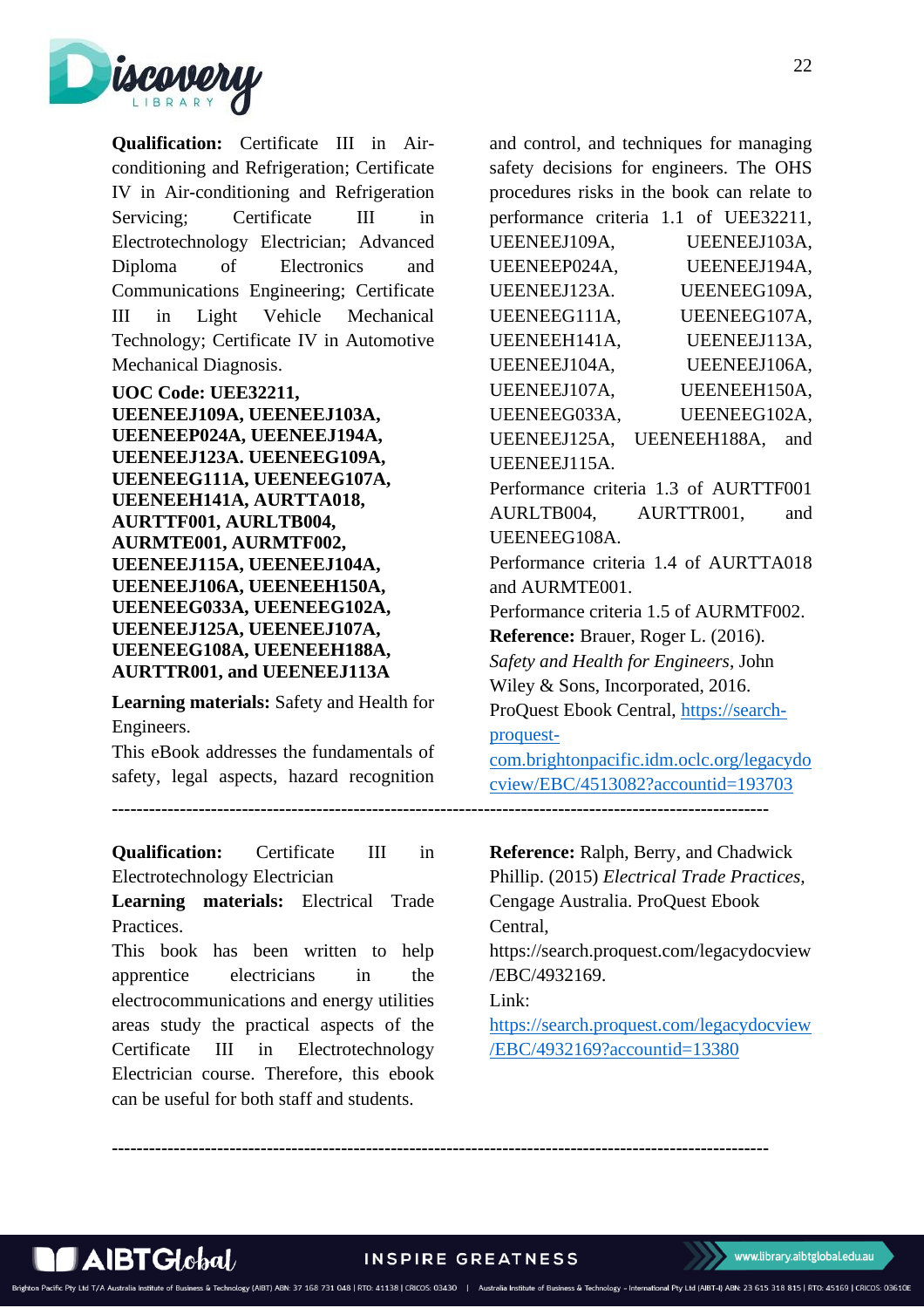

<span id="page-22-0"></span>

| Certificate<br><b>Qualification:</b><br>IV<br>in<br>Mechanical<br>Automotive<br>Diagnosis;<br>Certificate III in Light Vehicle Mechanical<br>Technology<br>UOC Code: AURMTF001 Analyse and<br>repair performance carburetted fuel<br>systems; AURTTC003 Diagnose and<br>repair cooling systems; AURETU004<br>Diagnose and repair air conditioning<br>and HVAC systems.<br><b>Learning materials:</b> Automotive and<br>manufacturing.<br>This website provides detailed information<br>about waste management solutions for | automotive workshops such as general<br>waste/recycling, liquid waste, spill kits and<br>waste oil. Therefore, it can relate to<br>performance criteria 5.2 of AURMTF001<br>and 4.2 of AURTTC003 and<br>AURETU004: Work area is cleaned, waste<br>and non-recyclable materials are disposed<br>of, and recyclable material is collected.<br>Reference: Cleanaway. (2019).<br>Automotive and manufacturing. Retrieved<br>from<br>https://www.cleanaway.com.au/industry/a<br>utomotive-and-manufacturing/ |
|-----------------------------------------------------------------------------------------------------------------------------------------------------------------------------------------------------------------------------------------------------------------------------------------------------------------------------------------------------------------------------------------------------------------------------------------------------------------------------------------------------------------------------|---------------------------------------------------------------------------------------------------------------------------------------------------------------------------------------------------------------------------------------------------------------------------------------------------------------------------------------------------------------------------------------------------------------------------------------------------------------------------------------------------------|
| <b>Qualification:</b><br>Certificate<br>Ш<br>in<br>Electrotechnology Electrician<br>UOC Code: UEENEEG063A Arrange<br>circuits, control and protection for<br>general electrical installations<br>Learning materials: Australian electrical<br>standards.<br>This website provides varieties of<br>information about Australian electrical                                                                                                                                                                                   | standards. The information can be useful<br>for the performance criterion 1.2, safety<br>and other regulatory requirements for the<br>electrical installation.<br>Reference: Workcover Queensland.<br>(2019). Australian electrical standards.<br>https://www.worksafe.qld.gov.au/laws-<br>and-compliance/electrical-safety-<br>laws/laws-and-legislation/reference-<br>materials                                                                                                                       |

**First Aid School**

<span id="page-22-1"></span>**-----------------------------------------------------------------------------------------------------**

### <span id="page-22-2"></span>**UOC Code: HLTAID 001 Cardiopulmonary Resuscitation (CPR); HLTAID 002 Provide basic Emergency Life Support**

### **Learning materials:** ABC of CPR This online booklet is a guideline for CPR. It provides essential information about CPR and it can relate to all elements of **----------------------------------------------------------------------------------------------------------**

 $\mathbf A$ IBT $\mathbf G$ lobal $\ell$ 

ALTAIC001 and performance criteria: 1.1, 1.2, 1.4, and 2.1 of HLTAID002. **Reference:** Sisman, A. (2018). ABC of CPR.  $5<sup>th</sup>$  edition. ABC Publication. Retrieved from [https://www.firstaidae.com.au/wp](https://www.firstaidae.com.au/wp-content/uploads/2018/03/ABC-of-CPR-Read-only-5th-Ed-Jan-2018.pdf)[content/uploads/2018/03/ABC-of-CPR-](https://www.firstaidae.com.au/wp-content/uploads/2018/03/ABC-of-CPR-Read-only-5th-Ed-Jan-2018.pdf)[Read-only-5th-Ed-Jan-2018.pdf](https://www.firstaidae.com.au/wp-content/uploads/2018/03/ABC-of-CPR-Read-only-5th-Ed-Jan-2018.pdf)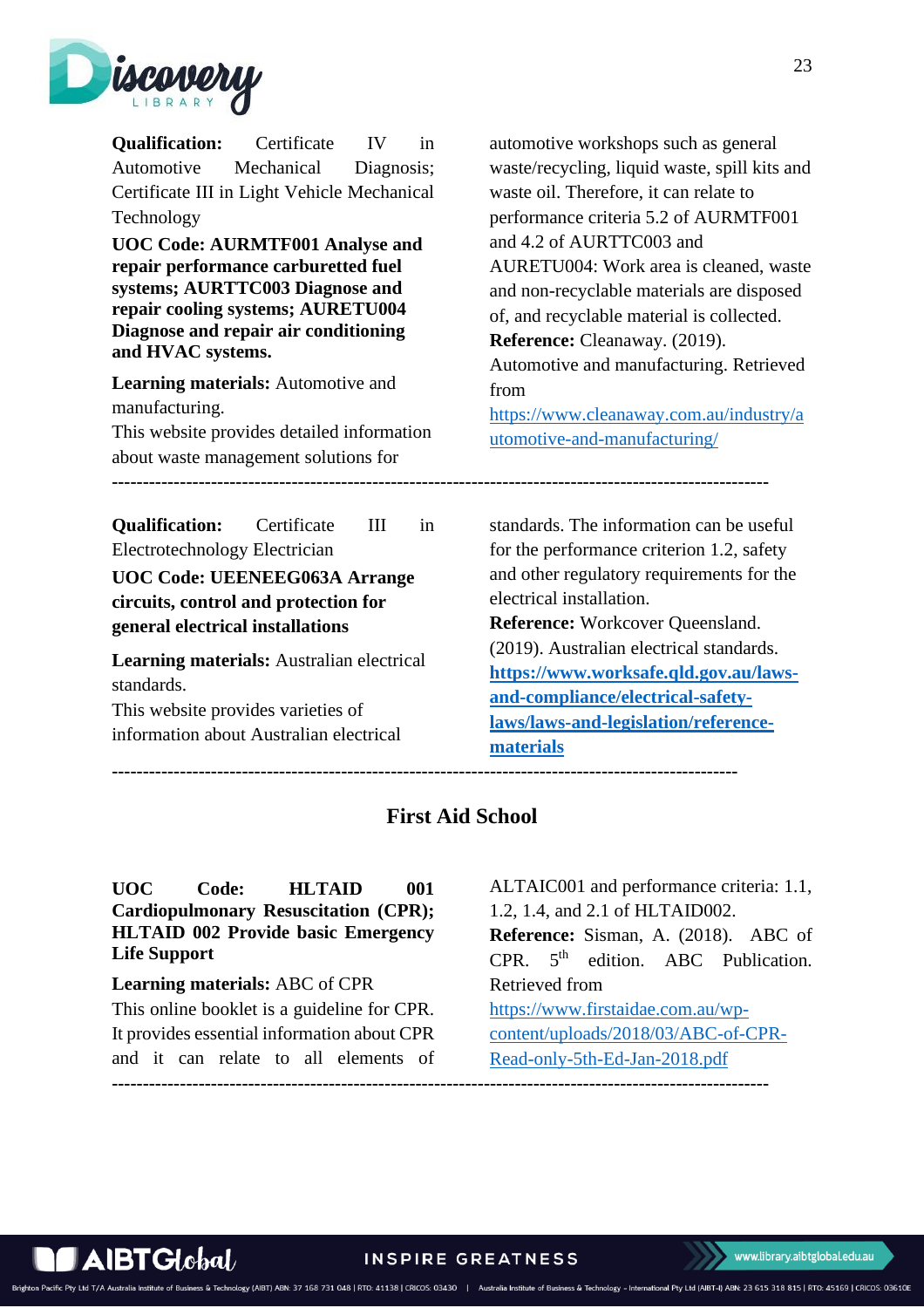

### <span id="page-23-0"></span>**UOC Code: HLTAID 002 Provide basic Emergency Life Support**

**Learning materials:** ANZCOR guideline 7 – Automated external defibrillation in basic life support.

Section 7 of the website provides a document of automated external defibrillation in basic life support. It can be an additional material for UOC.

**Reference:** The Australian and New Zealand Committee on Resuscitation. (2016). ANZCOR guideline 7 – Automated external defibrillation in basic life support. Retrieved from

<https://resus.org.au/guidelines/>

**----------------------------------------------------------------------------------------------------------**

**----------------------------------------------------------------------------------------------------------**

# <span id="page-23-1"></span>**UOC Code: HLTAID 003 Provide First Aid & HLTAID 004 Provide Emergency First Aid Response in an Education and Care Setting**

**Learning materials:** Emergency first aid. This 83-page booklet provides comprehensive information about first aid

<span id="page-23-2"></span>**UOC Code: HLTAID 004 Provide Emergency First Aid Response in an Education and Care Setting.** 

**Learning materials:** Psychological first aid an Australian guide.

While the majority of the contents in the document relate to the person who needs psychological first aid, it can enhance our knowledge about the stress of the people who delivers psychological first aid following an emergency. Therefore, the document can relate to performance care, and thus it relates many parts of performance criteria of the UOC.

**Reference:** St. John. Ambulance Australia. (2017). *Emergency First Aid. 4th edition.* Retrieved from [https://www.stjohnvic.com.au/pdfs/pfa1d.](https://www.stjohnvic.com.au/pdfs/pfa1d.pdf) [pdf](https://www.stjohnvic.com.au/pdfs/pfa1d.pdf)

criterion 4.1: Recognise the possible psychological impacts on self, other rescuers and children.

**Reference:** Australian Red Cross. (2013). Psychological first aid an Australian guide. Retrieved from

[https://www.redcross.org.au/getmedia/232](https://www.redcross.org.au/getmedia/23276bd8-a627-48fe-87c2-5bc6b6b61eec/Psychological-First-Aid-An-Australian-Guide.pdf.aspx)

[76bd8-a627-48fe-87c2-](https://www.redcross.org.au/getmedia/23276bd8-a627-48fe-87c2-5bc6b6b61eec/Psychological-First-Aid-An-Australian-Guide.pdf.aspx)

[5bc6b6b61eec/Psychological-First-Aid-](https://www.redcross.org.au/getmedia/23276bd8-a627-48fe-87c2-5bc6b6b61eec/Psychological-First-Aid-An-Australian-Guide.pdf.aspx)

[An-Australian-Guide.pdf.aspx](https://www.redcross.org.au/getmedia/23276bd8-a627-48fe-87c2-5bc6b6b61eec/Psychological-First-Aid-An-Australian-Guide.pdf.aspx)

**----------------------------------------------------------------------------------------------------------**

AIBTGlobal/

on Pacific Pty Ltd T/A A

**INSPIRE GREATNESS** 

Technology (AIBT) ABN: 37 168 731 048 | RTO: 41138 | CRICOS: 03430 | Australia Institute of Business & Technology - International Pty Ltd (AIBT-I) ABN: 23 615 318 815 | RTO: 45169 | CRICOS: 03610E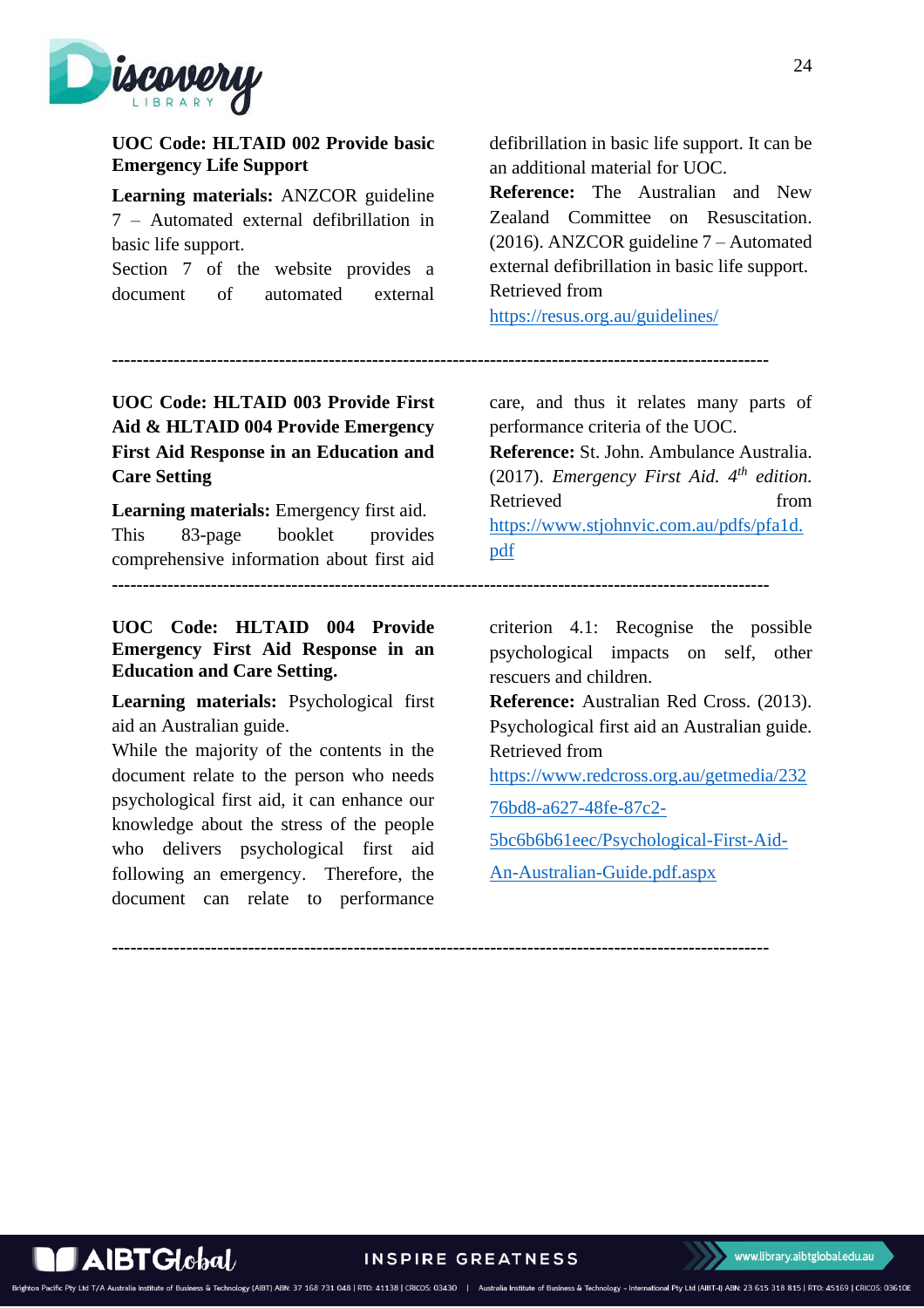

# <span id="page-24-0"></span>**Industry Professional body and Upcoming Industry Events and**

# **Activities**

This section introduces upcoming industry events and activities which relate to AIBTGlobal Schools. While some event and activities relate to several schools, some relate specifically to the particular School or course.

## <span id="page-24-1"></span>**Ace Aviation Aerospace Academy**

**Event name:** AvSafety Engineering Seminar - Horsham **Host:** Civil Aviation Safety Authority **Location:** Horsham Aero Club, Horsham Aerodrome, VIC 3000 **Date:** December 11, 2019 **Time:** 2:00 pm – 4:00 pm **Fees:** Free **Topic:** The following three key topics will be discussed using various case studies. • engineering errors and the lessons learnt • the Human component of engineering

• proposed GA Maintenance and CAW regulations

**Link:** [https://www.eventbrite.com.au/e/avsafety-engineering-seminar-horsham-tickets-](https://www.eventbrite.com.au/e/avsafety-engineering-seminar-horsham-tickets-75967832833)[75967832833](https://www.eventbrite.com.au/e/avsafety-engineering-seminar-horsham-tickets-75967832833)

## <span id="page-24-2"></span>**Ada School of Information Technology**

**Event name:** ACS half-day summit: young professionals: Unlock your potential to break into and thrive in the Australian tech industry. **Host:** ACS **Location:** Kirribilli Club, 11 Harbour view Crescent Lavender Bay NSW 2060 **Date:** January 21, 2020 **Time:** 8:30 am – 1:00 pm **Fees:** Non-member \$30 **Topic:** Three sessions hosted by accomplished industry professionals who share their expertise in what it takes to stand out as an emerging tech professional. **Link:** [https://www.acs.org.au/cpd-education/event](https://www.acs.org.au/cpd-education/event-detail.html?eventId=7010o0000019o7dAAA)[detail.html?eventId=7010o0000019o7dAAA](https://www.acs.org.au/cpd-education/event-detail.html?eventId=7010o0000019o7dAAA)



Brighton Pacific Pty Ltd T/A Australia Ins

Technology (AIBT) ABN: 37 168 731 048 | RTO: 41138 | CRICOS: 03430 | Australia Institute of Business & Technology - International Pty Ltd (AIBT-I) ABN: 23 615 318 815 | RTO: 45169 | CRICOS: 03610E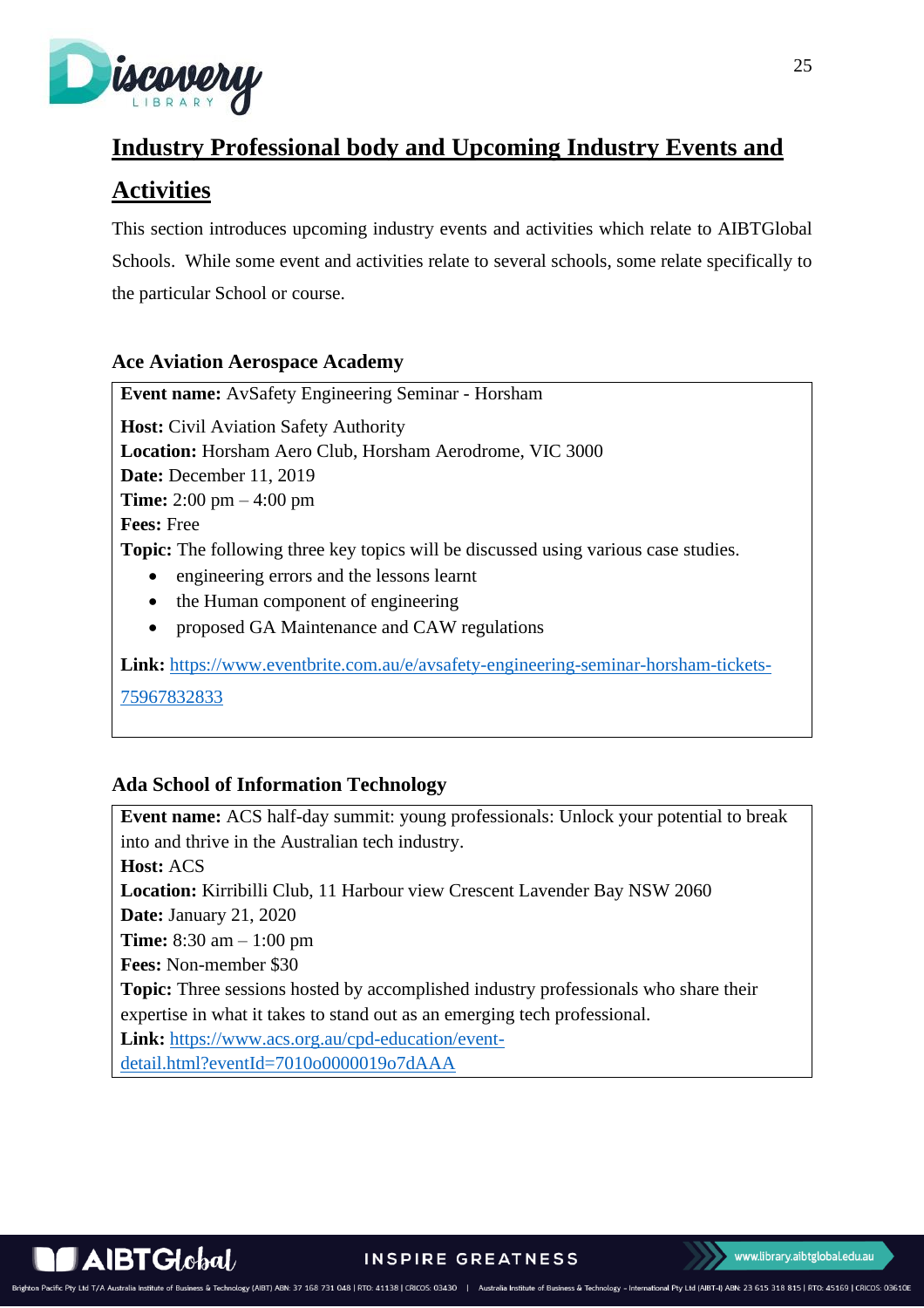

**Event name:** International Conference on Engineering & Technology, Computer, Basic & Applied Sciences **Host:** Academic Fora Location: Holiday Inn Potts Point-Sydney, Sydney, Australia Date: December 14-15, 2019 The conference covers the topics related to vital issues in Engineering & Technology, Computer, Basic and Applied Sciences Research & Practice under multiple sub-themes. **Link:** <https://10times.com/ecba-sydney>

### <span id="page-25-0"></span>**Branson Business School**

**Host:** Australian Marketing Institute **Location:** Webinar **Date:** From December to January **Time:** Various **Fees:** From \$30 ~ **Topic:** Various There are many marketing related events. Please visit: <https://memberhub.ami.org.au/training-and-events>



**Event name:** CPA Australia's new professional standards scheme **Host:** CPA Australia Ltd **Location:** Webinar **Date:** December 12, 2019 **Time:** 12:00 pm - 1:00 pm **Fees:** Free **Topic:** This 60-minute live webinar will provide an overview of CPA Australia's new fiveyear Professional Standards (Accountants) Scheme [Scheme]. **Link:** [https://events.cpaaustralia.com.au/events/cpa-australia-s-new-professional](https://events.cpaaustralia.com.au/events/cpa-australia-s-new-professional-standards-scheme/event-summary-e30b314890e94189be4531ac878f980c.aspx)[standards-scheme/event-summary-e30b314890e94189be4531ac878f980c.aspx](https://events.cpaaustralia.com.au/events/cpa-australia-s-new-professional-standards-scheme/event-summary-e30b314890e94189be4531ac878f980c.aspx)



Brighton Pacific Pty Ltd T/A A

INSPIRE GREATNESS

& Technology (AIBT) ABN: 37 168 731 048 | RTO: 41138 | CRICOS: 03430 | Australia Institute of Business & Technology - International Pty Ltd (AIBT-I) ABN: 23 615 318 815 | RTO: 45169 | CRICOS: 03610E

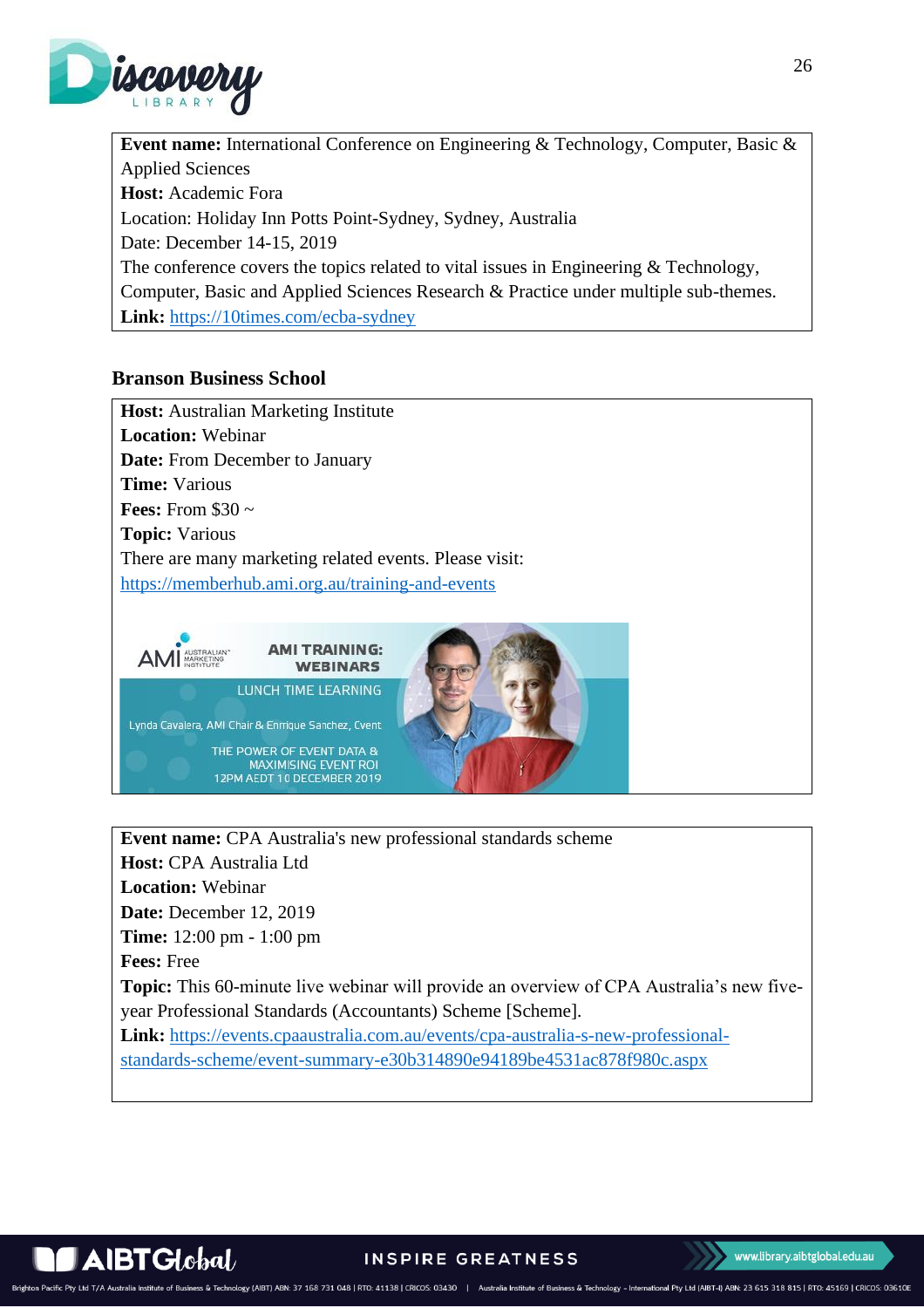

### <span id="page-26-0"></span>**Diana School of Community Services**

**Event name:** 

**Host:** Information Technology in Age Care

**Location:** Royal International Convention centre (Royal ICC) 600 Gregory Terrace,

Bowen Hills QLD

**Date:** March 3-4, 2020

**Time:** 9.00am – 6.00pm

**Topic:** ITAC Conference will bring together the best IT leaders from Australia and the globe across the fields of community care, medication management, assistive technologies and offsite information

**Link:** <https://10times.com/itac-conference-brisbane>

**Event name:** Disability Support Worker Training **Host:** Bespoke Lifestyles **Location:** Garden City Library, Level R4, Garden City Shopping Centre, Cnr Logan and Kessels Rd Upper Mt Gravatt **Date:** December 10, 2019 **Time:** 8.45am – 4pm **Fees:** \$77-110 **Topic:** NDIS participants are required a range of supports. This program focused on workers with the right skill set and attitude to support NDIS participants. **Link:** [https://www.eventbrite.com.au/e/disability-support-worker-training-tickets-](https://www.eventbrite.com.au/e/disability-support-worker-training-tickets-83112420487?aff=ebdssbdestsearch)[83112420487?aff=ebdssbdestsearch](https://www.eventbrite.com.au/e/disability-support-worker-training-tickets-83112420487?aff=ebdssbdestsearch)

## <span id="page-26-1"></span>**Fleming School of Health Sciences**

**Event name:** CCTRN – Centre for Clinical Trials in Rare Neurodevelopmental Disorders: Scientific Symposium **Host:**

**Location:** Queensland Children's Hospital, 501 Stanley Street, Level 7, QCH Education Centre, South Brisbane, QLD 4101

**Date:** February 6, 2020, 8.30 am & February 7, 2020, 4 pm

**Fees:** Free

**Topic:** Rare Neurodevelopmental Disorders

**Link:** [https://www.eventbrite.com.au/e/emerging-management-therapies-for-childhood](https://www.eventbrite.com.au/e/emerging-management-therapies-for-childhood-neurodevelopmental-disorders-registration-70094980975?aff=ebdssbdestsearch)[neurodevelopmental-disorders-registration-70094980975?aff=ebdssbdestsearch](https://www.eventbrite.com.au/e/emerging-management-therapies-for-childhood-neurodevelopmental-disorders-registration-70094980975?aff=ebdssbdestsearch)



Brighton Pacific Pty Ltd T/A Australia Instit

**INSPIRE GREATNESS** 

Technology (AIBT) ABN: 37 168 731 048 | RTO: 41138 | CRICOS: 03430 | Australia Institute of Business & Technology - International Pty Ltd (AIBT-I) ABN: 23 615 318 815 | RTO: 45169 | CRICOS: 03610E